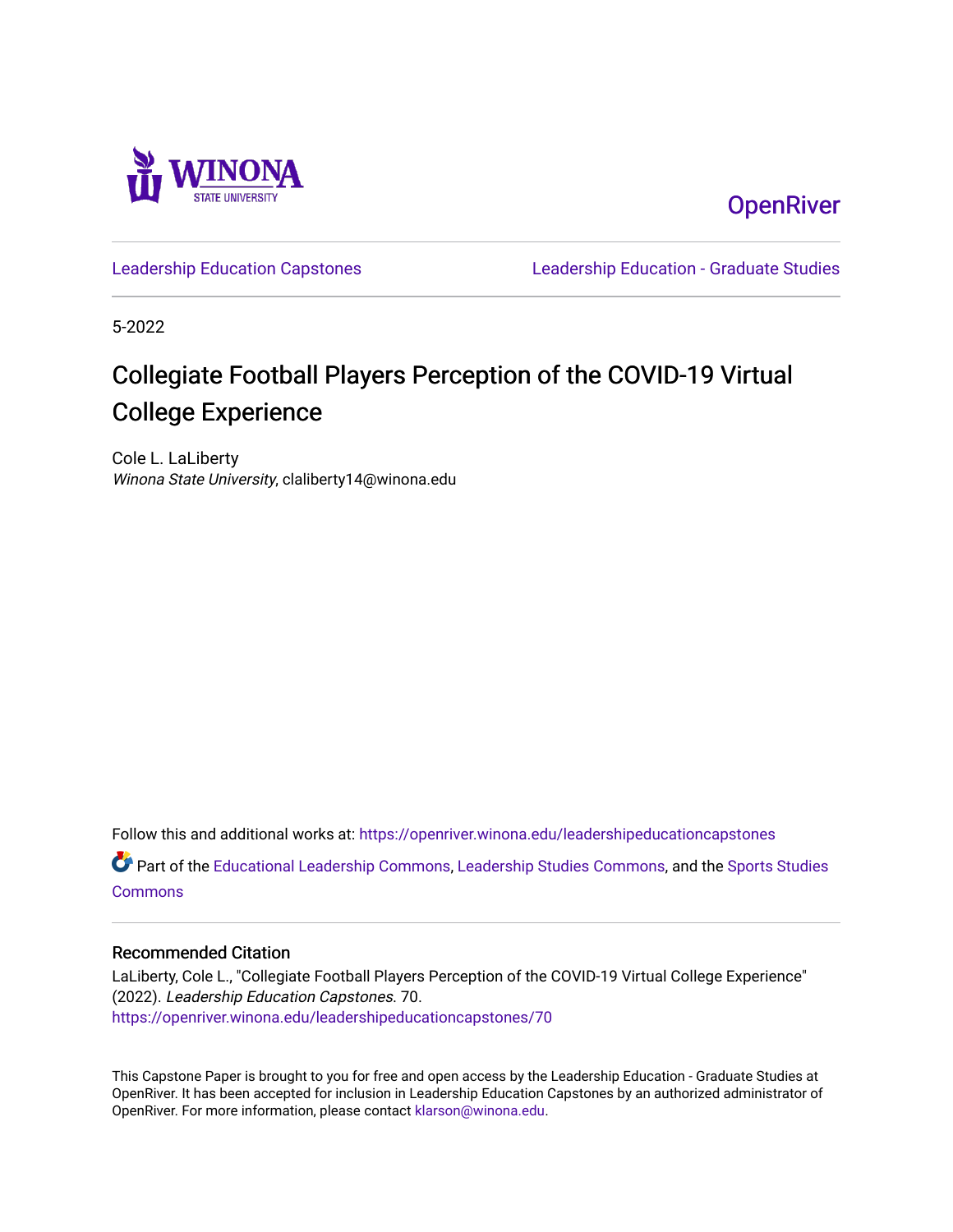Collegiate Football Players Perception of the COVID-19 Virtual College Experience

A Thesis

Submitted to the Faculty

of the Department of Leadership Education

College of Education

Of Winona State University

By

Cole L. LaLiberty

In Partial Fulfillment of the Requirements

For the Degree of

Master of Science

May 4, 2022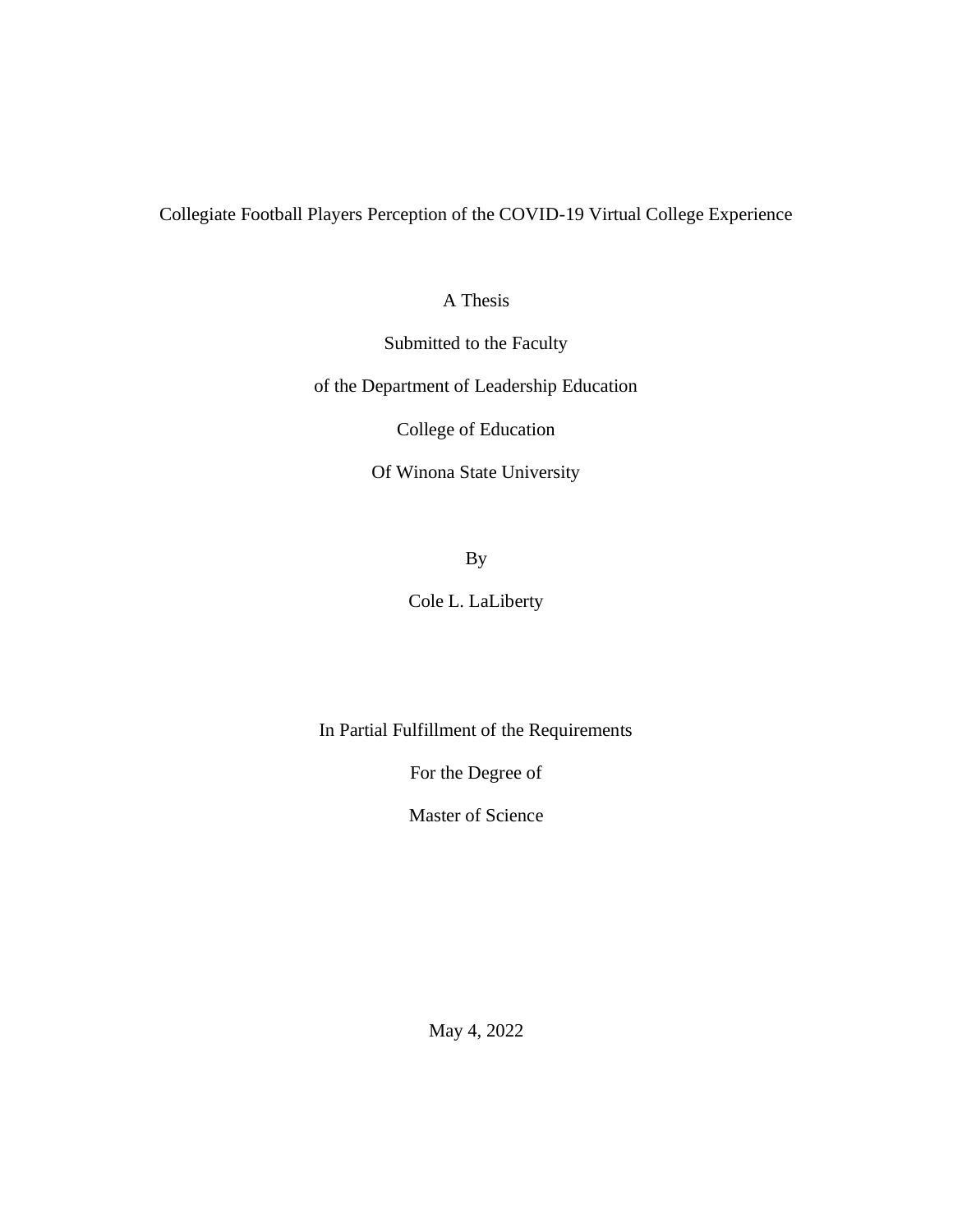## **Table of Contents**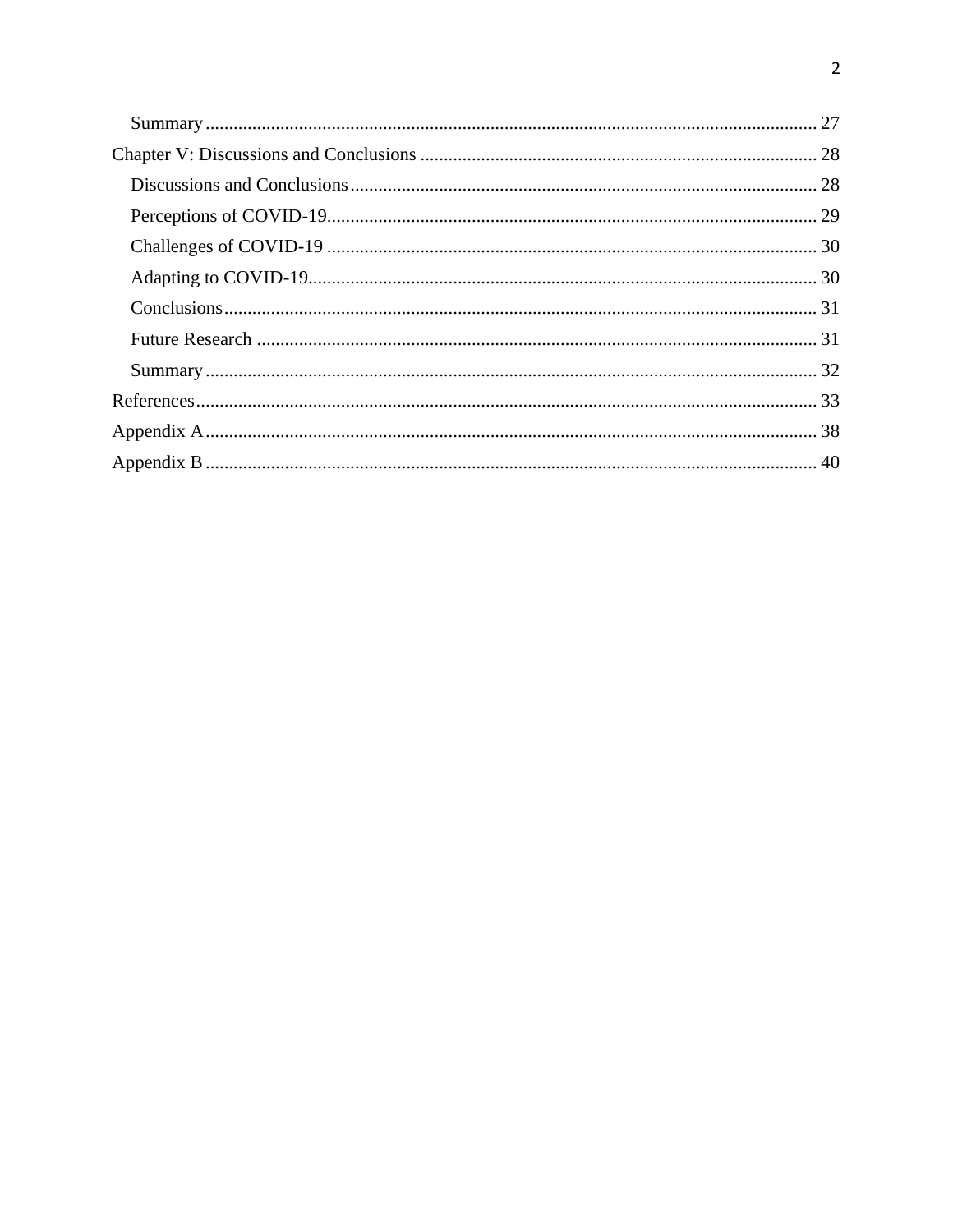#### **Abstract**

<span id="page-4-0"></span>The world was faced with chaos as the COVID-19 virus surged impacting the lives of everyone around the world. Quickly, nations and states began to lockdown as people were required to stay inside and socially distance from one another. The pandemic changed the lives of collegiate football players' drastically. It left collegiate football players stranded away from teammates, coaches, families, and resources. The research design was a mixed method design consisting of both qualitative and quantitative data. The data obtained from this research focused on major themes of how collegiate football players perceived the pandemics virtual college experience, the challenges faced, and ways they were able to adapt to the challenges. The crucial data points of perceptions of the COVID-19 virtual college experience included the dislike of online learning, seasons being cancelled, and no sense of routine. Challenges associated with the virtual college experience were staying in shape, finding motivation, and online learning. Collegiate football players adapted by overcommunicating, video chatting, connecting with friends and family, and physical activity. Collegiate football players faced the unknown. Routines uprooted and the complete reliance on themselves. Collegiate football players found unique ways to adapt to a serious and unsafe situation.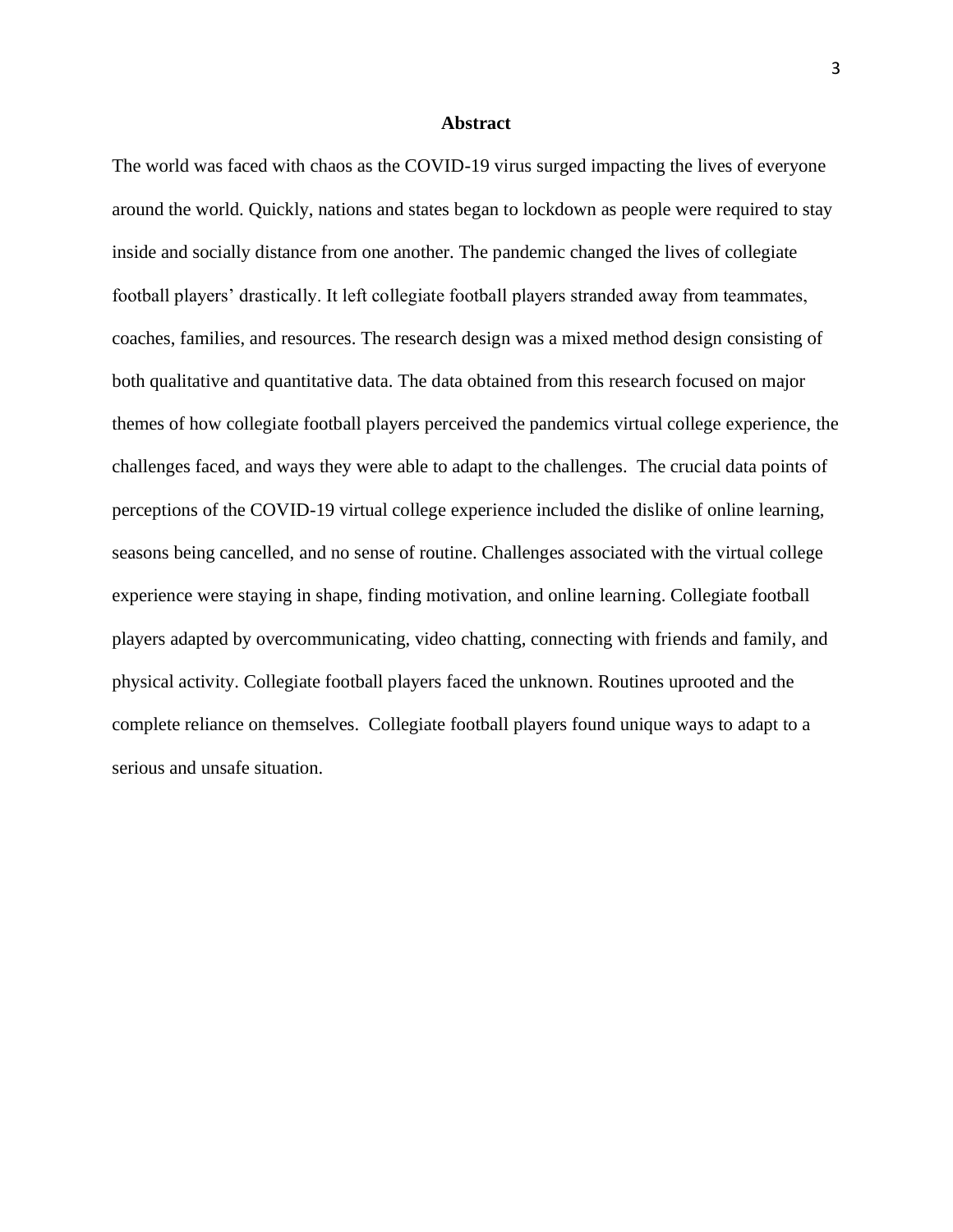#### **Chapter I - Introduction**

<span id="page-5-0"></span>Collegiate football players routines and practices were upended by the COVID-19 pandemic. COVID-19 shutdown daily life in athletics causing coaches to rethink and strategize on how to support players. Players now faced a new set of obstacles. The result of COVID-19 led colleges to close doors indefinitely. Collegiate football players were forced to vacate campus as soon as possible with no information on when to return. Course instruction switched from inperson to completely online in a matter of hours, and players were no longer able to physically interact with teammates and coaches. Additionally, players were prohibited from the training facilities that allowed them to be in top physical condition. All football related meetings were also switched to online.

Collegiate football players have a very regimented schedule, requiring substantial time, energy, and resources to improve their craft. The busy schedule often includes early mornings and late nights filled with endless interactions between teammates and coaches. A football player spends an overwhelming majority of time with the team each day. Each week players focus on academics, weight room training, practice, film study, and recovery. All activities and resources are provided on campus. Players also spend most of the time in the classroom. Balliu (2021) found athletes prefer in-person class over online class. Along with athletic support, academic resources are provided for collegiate football players. Academic support centers are in place on campus to support athletes in the classroom. Educated athletic-academic advisors assist players in scheduling of classes, how to maintain eligibility, and aid with coursework through weekly meetings. Student-athletes, particularly college football players, need academic support because they feel they will not be able to achieve the minimum standard to comply with the National Collegiate Athletic Association (NCAA) (Ridpath, 2010).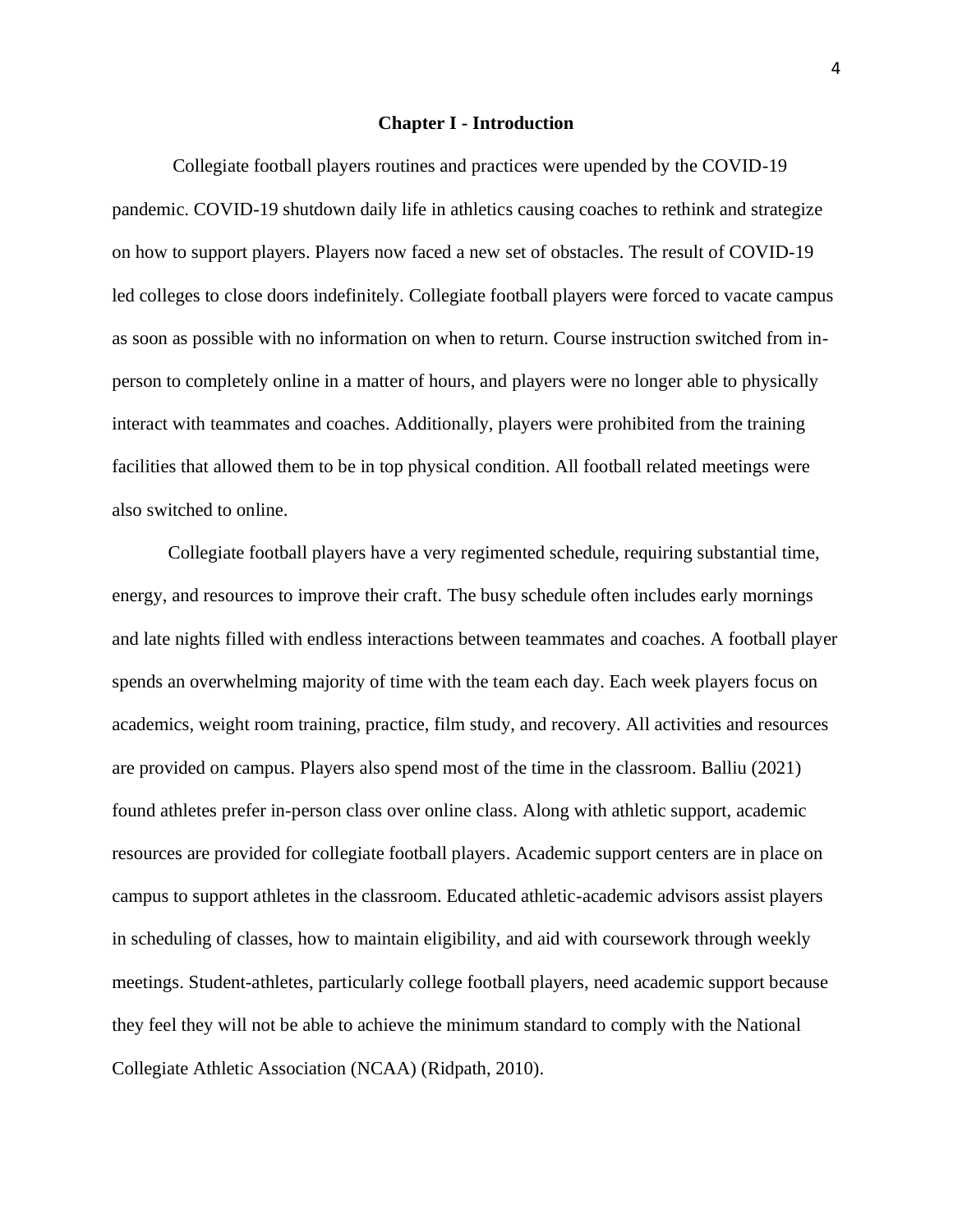The pandemic brought uncertainty and cancellations. The post-season of Winter sports were cancelled and shortly after the spring season was cancelled. With the fall football season just months away, collegiate football players were unsure of their futures. There was little information on if or when there would be a football season. Many players were unsure of how to keep in physical condition during their time away from campus. In turn, this forced coaches to design alternate strategies to ensure players came back in the best shape possible. The Covid-19 pandemic surfaced several new challenges to college football players.

On March 11, 2020, the World Health Organization (WHO) decided the spike in coronavirus numbers was high enough to be considered a global pandemic (Patel and Jernigan, 2020). COVID-19 is a virus that affects the respiratory system of the human body (Ciotti et al., 2020). This potentially fatal virus affects individuals of all ages and demographics in many ways. Although, little information surrounding the virus was known. The Center for Disease Control (CDC) began implementing policies and procedures to attempt to slow the spread and protect people. Before anyone could blink, the COVID-19 pandemic was in full effect, cases were surging, and the world was shutdown. Going forward there was little information as to how long it would last or what would happen next, the important thing was for everyone to do their part and slow the spread. This introduction will provide the basis of the study, state the problem, purpose of the study, limitations, delimitations, definition of terms, and the design of the study.

#### <span id="page-6-0"></span>**Problem Statement**

Collegiate football players daily routines were upended due to the COVID-19 pandemic. Collegiate football players were forced to be off campus, engage in virtual learning, have no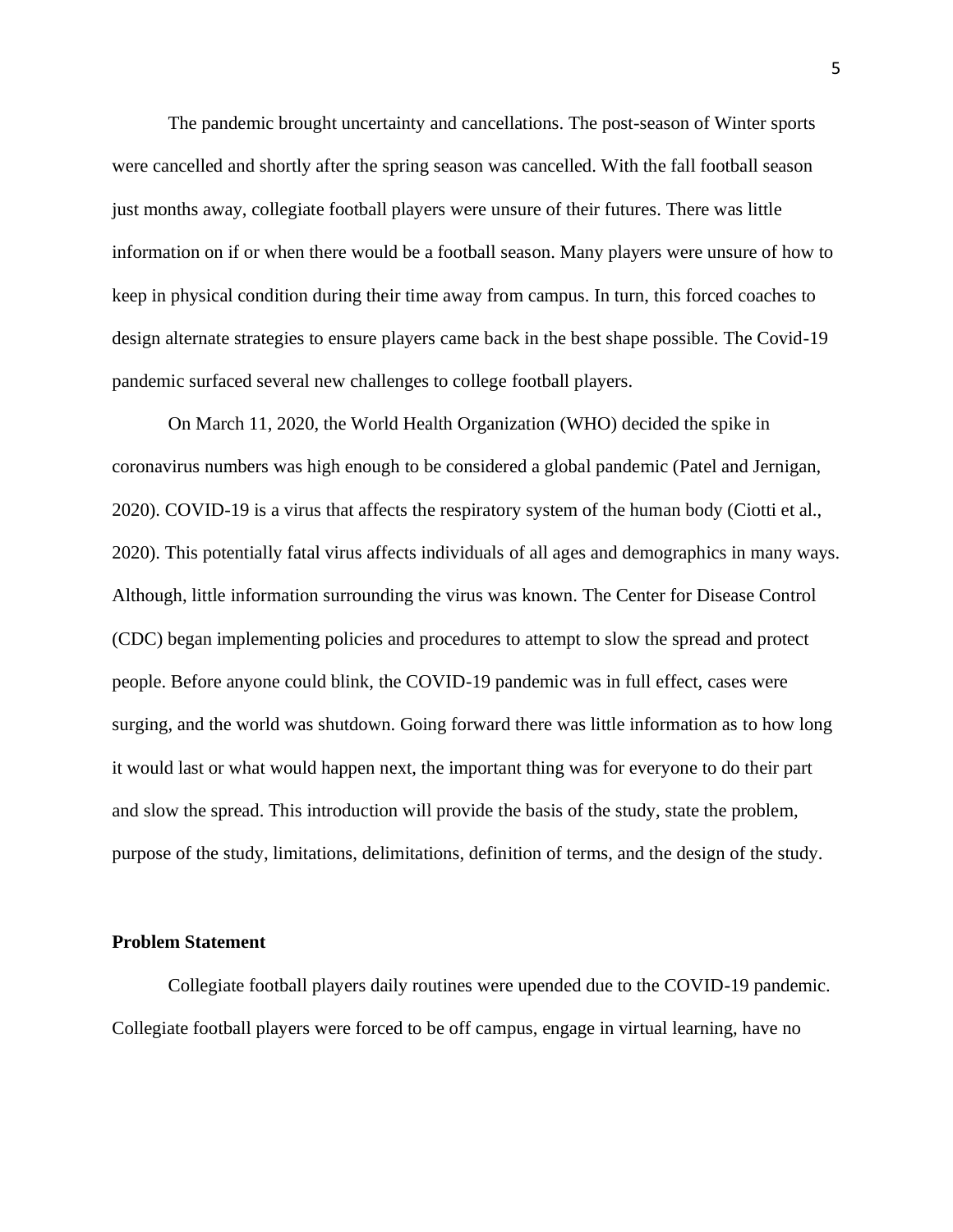physical teammate interaction, maintain physical conditioning while being away from their facilities, and did not know if there would have a season.

## <span id="page-7-0"></span>**Purpose of the Study**

The purpose of this study was to understand collegiate football players perception of the COVID-19 pandemic, its challenges, and ways they adapted to those challenges. The COVID-19 pandemic caused the cancellation of sports seasons, leaving football players to question if their season would take place. The pandemic brought change to the lives of football players, revealing several challenges. The methodology of this study will be both qualitative and quantitative data received by a survey. The data of this study was guided around football players perceptions of the COVID-19 virtual college experience, challenges players faced, and how they adapted to the challenges.

## <span id="page-7-1"></span>**Background of the Study**

In December 2019, the first case of COVID-19 was discovered in Wuhan, China (Huang et al, 2020). COVID-19 has spread at an alarming rate, reaching the United States less than two months after the first case. On January 31, the United States Department of Health and Human Services (HHS) declared a United States public health emergency (Jernigan, 2020). By February 4, 11 cases had been reported in the United States and the number would only increase from there. Patel and Jernigan, (2020) estimate the incubation period of COVID-19 is between 2-14 days forcing infected individuals to isolate for a 14-day period. The isolation stage caused individuals to be isolated from family, friends, and everyday activities. The best practice during this time was to follow the policies put in place by the CDC. The policies include social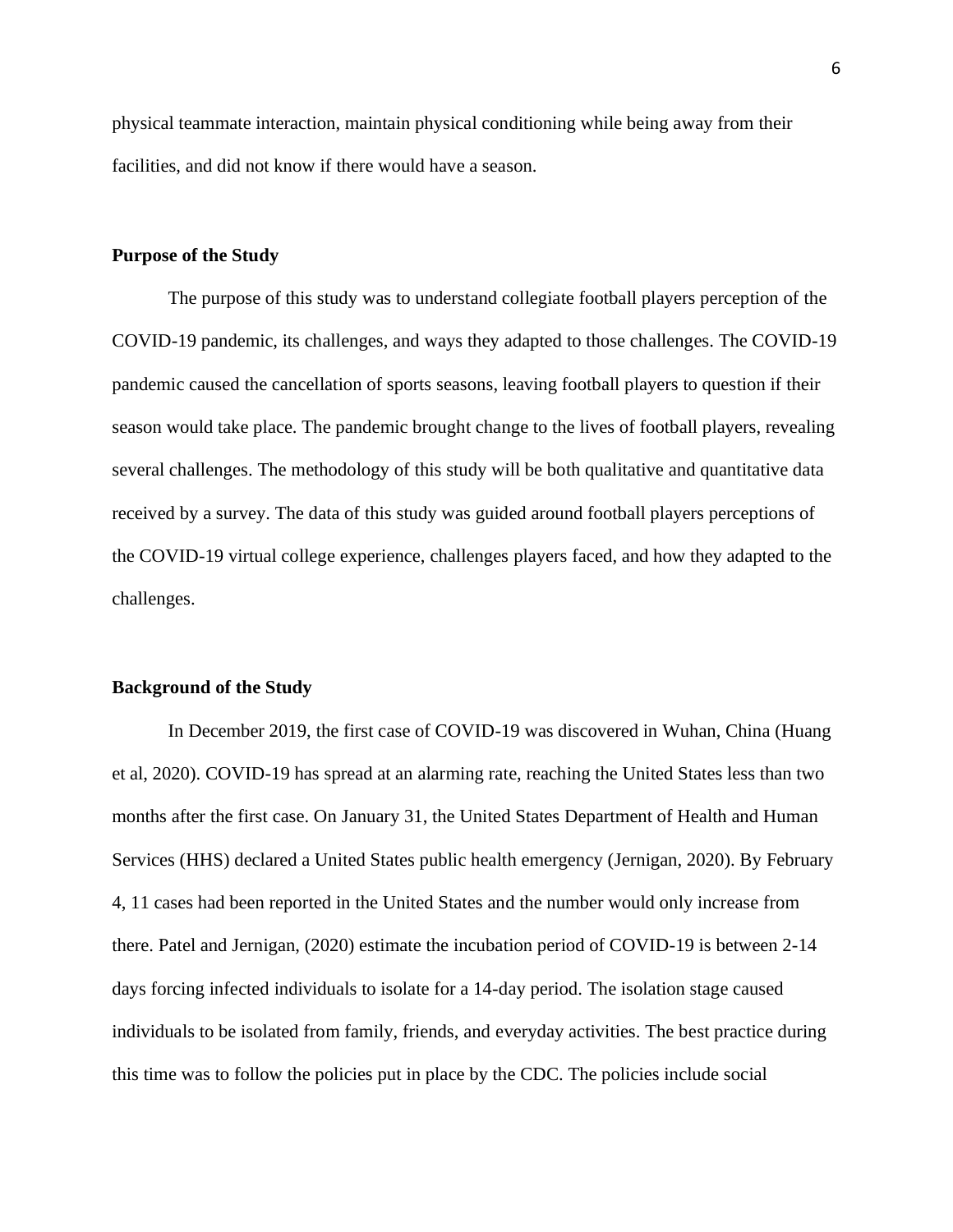distancing, wearing masks, clean and disinfecting areas, monitoring your personal daily health, and contact tracing. The CDC needed time to assess the situation and understand the disease.

Collegiate football players had a very structured routine. The routine is largely face to face and requires a significant amount of physical contact. Access to on campus athletic and academic resources was paramount to a collegiate football players' success (Lampitt, 2017). Football players depend on having access to their physical facilities in order to have success on the field and in the classroom. In March 2020, all college campuses moved to virtual learning, and students and student-athletes were no longer able to be on campus.

## <span id="page-8-0"></span>**Theoretical Framework**

The theoretical framework used for this study is Astin's Theory of Student Development. Astin's Theory of Student Development is defined as "involved students who participate actively in student organizations, spend considerable time on campus, interact often with faculty outside of the classroom, and devote considerable time to studying." (Long, 2012). Astin's Theory applies directly to the topic of this study. Collegiate football players spent much of their time on campus navigating through a rigorous schedule. A requirement by the National Collegiate Athletic Association is for Student-Athletes to maintain a specific grade point average, thus, forcing football players to spend considerable amounts of time studying outside of the classroom.

## <span id="page-8-1"></span>**Research Questions**

The primary research questions

RQ 1: What perceptions did collegiate football players' have during the COVID-19 virtual college experience?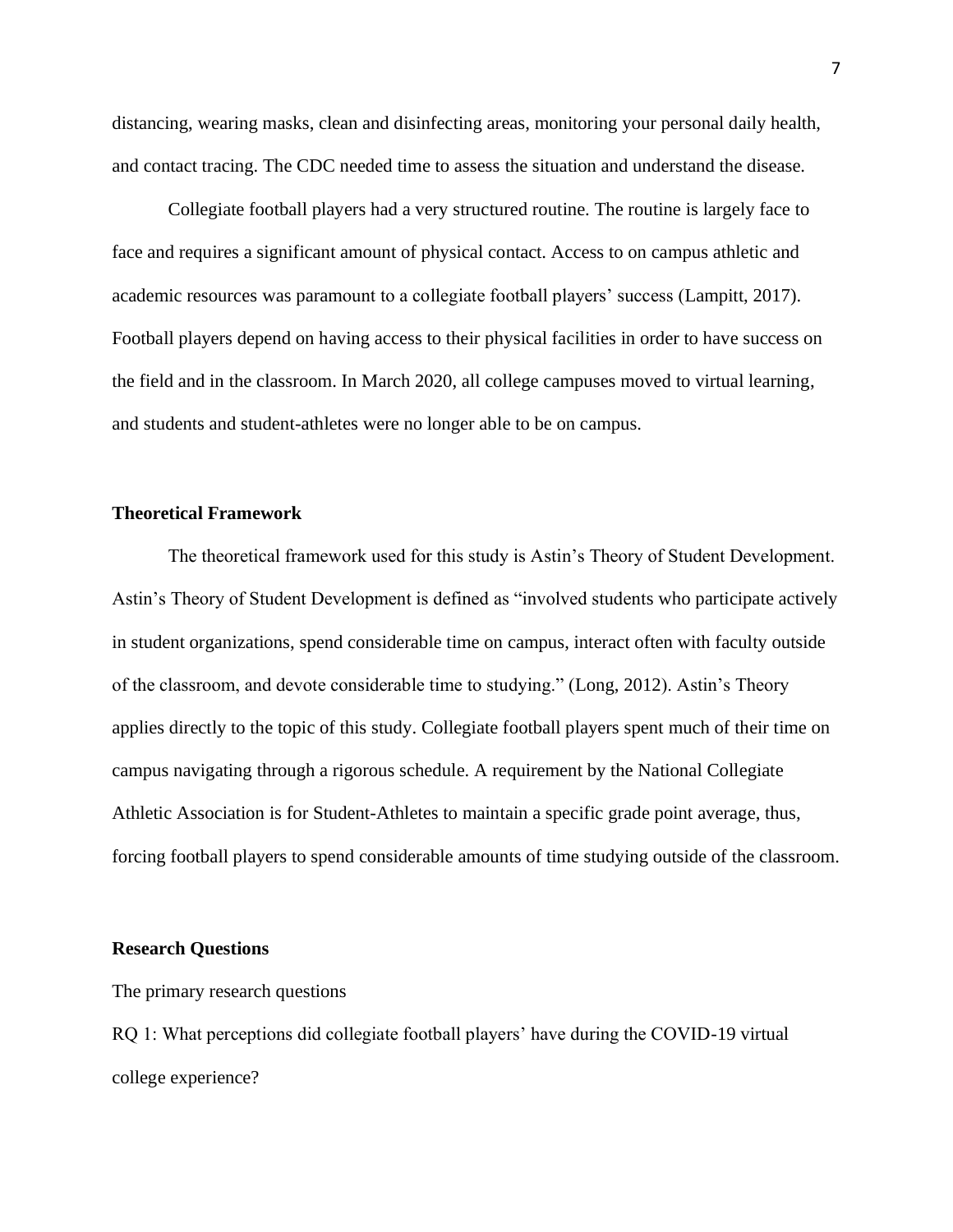RQ 2: What challenges did collegiate football players face during the COVID-19 virtual college experience?

RQ 3: How did collegiate football players adapt to the COVID-19 virtual college experience?

## <span id="page-9-0"></span>**Limitations**

The study was designed to avoid as many limitations as possible. However, no study is completely free of limitations, and it can help expose future research areas (Ross and Zaidi, 2019). The participants were asked when responding to interview questions to be honest in their responses. Respondent bias is always a possibility, but participants were able to option out of the study any time.

## <span id="page-9-1"></span>**Delimitations**

Participation in this study was limited to current collegiate football players. The study took place at a Division II university in the Midwest.

## <span id="page-9-2"></span>**Definition of Terms**

*Anxiety*: A term that can be described as "an emotion characterized by feelings of tension, worried thoughts and physical changes." (American Psychological Association, 2021). *Competitive Anxiety*: Somatic and emotional changes near or during competition (Hagan et al. 2017).

*COVID-19*: An infectious disease caused by SARS-CoV-2 that affects the respiratory system of infected individuals (World Health Organization, 2021).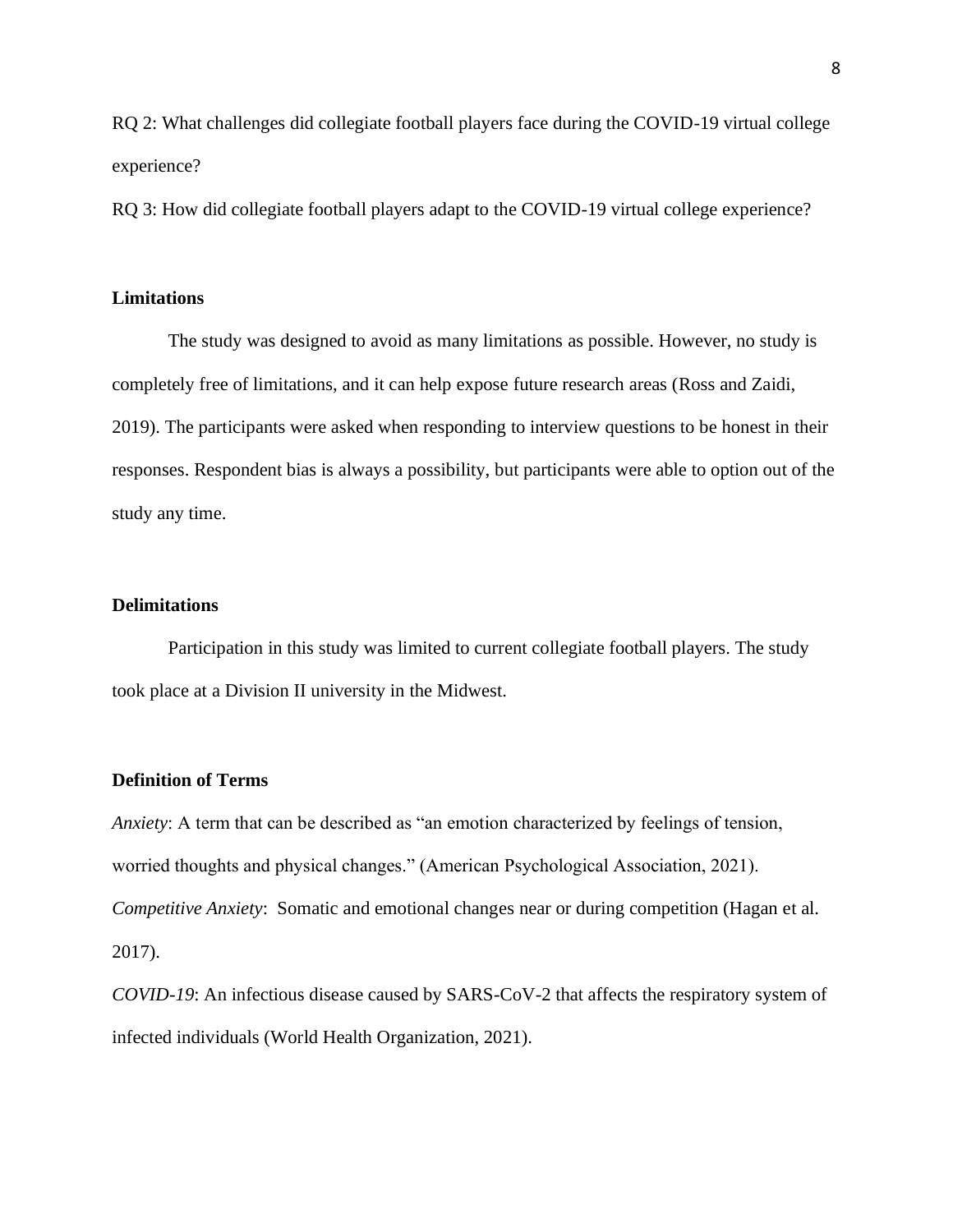*Social Distancing*: A term representing the practice of increasing space between individuals and decreasing the frequency of contact to reduce the risk of spreading a disease (Center of Disease Control, 2021).

*Online Learning*: "Any form of learning that takes place over the internet. Including internetbased instruction; remote teacher online instruction; and blended learning (Beek, 2011).

## <span id="page-10-0"></span>**Summary**

<span id="page-10-1"></span>Chapter One introduced the design of the research study and provided information to analyze collegiate football players perception of the COVID-19 virtual college experience, its challenges, and how they adapted to those. Chapter One provided the studies problem, purpose statement, limitations, delimitations, and the methodology of the study. Chapter Two contains the literature review, and all significant research related to the topic of this study.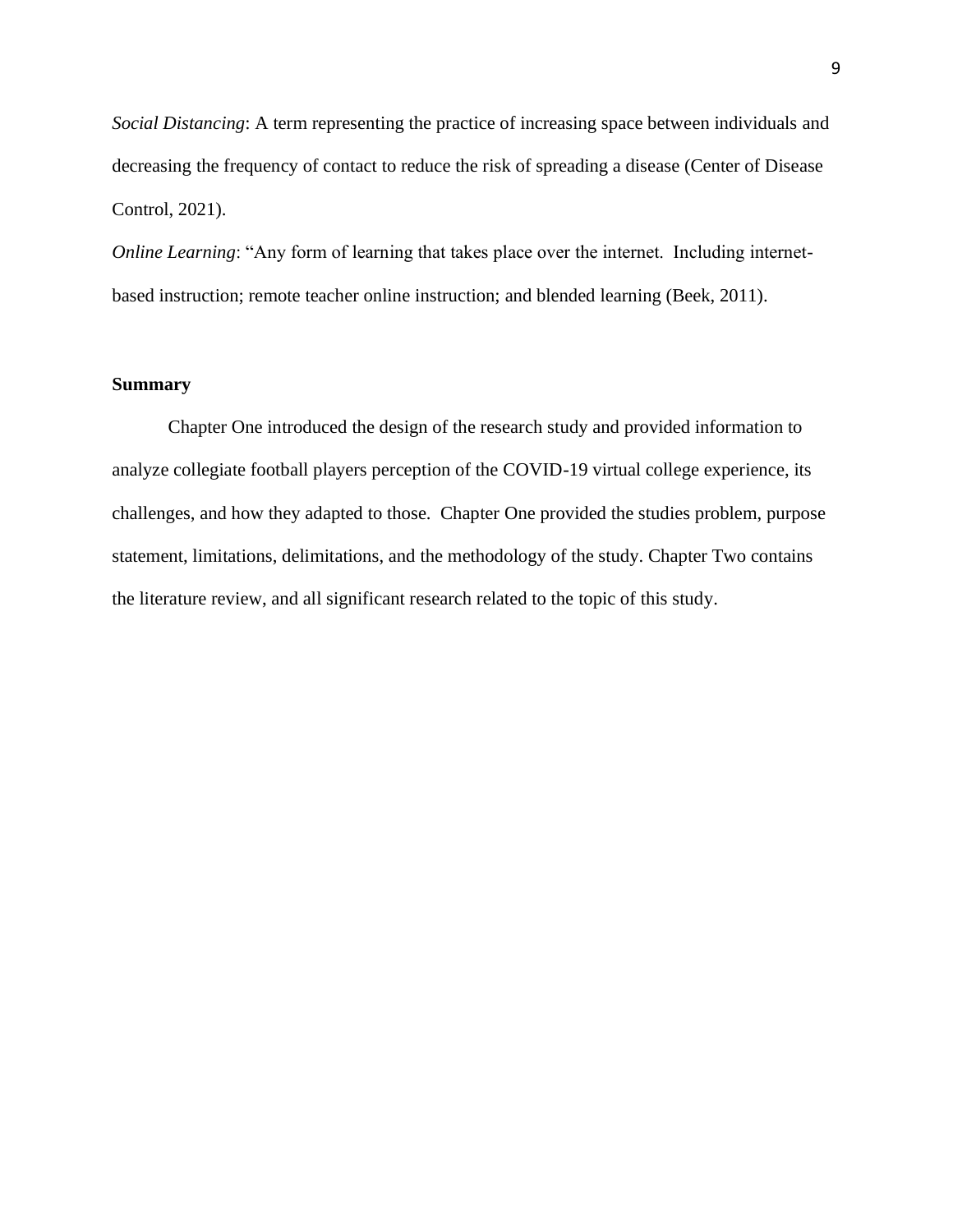#### **Chapter II – Literature Review**

This study examined collegiate football players perception of the COVID-19 virtual college experience, its challenges, and ways they adapted to those. A literature review is defined as a synthetic review and summary of the known and unknown regarding the topic of a scholarly body of work (Maggio et al., 2016). Chapter Two provides insights on collegiate football players' perception of the COVID-19 virtual college experience, its challenges, and ways they adapted to the challenges. The first piece of this chapter gave the historical overview of the problem. The second piece of this chapter provided the origin of the problem. The third piece of this segment provided a snapshot of the methodology and why the study was chosen. The fourth piece of the chapter provided insights on collegiate football player's perception of the COVID-19 virtual college experience and its challenges. Lastly, to end the literature review, the last segment provided a brief glimpse into Chapter Three.

## <span id="page-11-0"></span>**Historical Overview of the Problem**

March 2020 was a very significant month for collegiate football players. Collegiate football players spend much of their time interacting with teammates, coaches, support staff, and other students throughout each day of their experience. Social interaction is a large part of their college experience (Graupensperger et al. 2020). Players went to class and were able to get in person help on their academics and full access to their coaches. In March of 2020, due to the Coronavirus, all campuses were closed, and collegiate football players were forced to be off campus, with no physical access to their coaches.

The World Health Organization (WHO) decided the coronavirus (COVID-19) increase was significant enough to declare a global pandemic on March 11, 2020 (Cucinotta and Vanelli,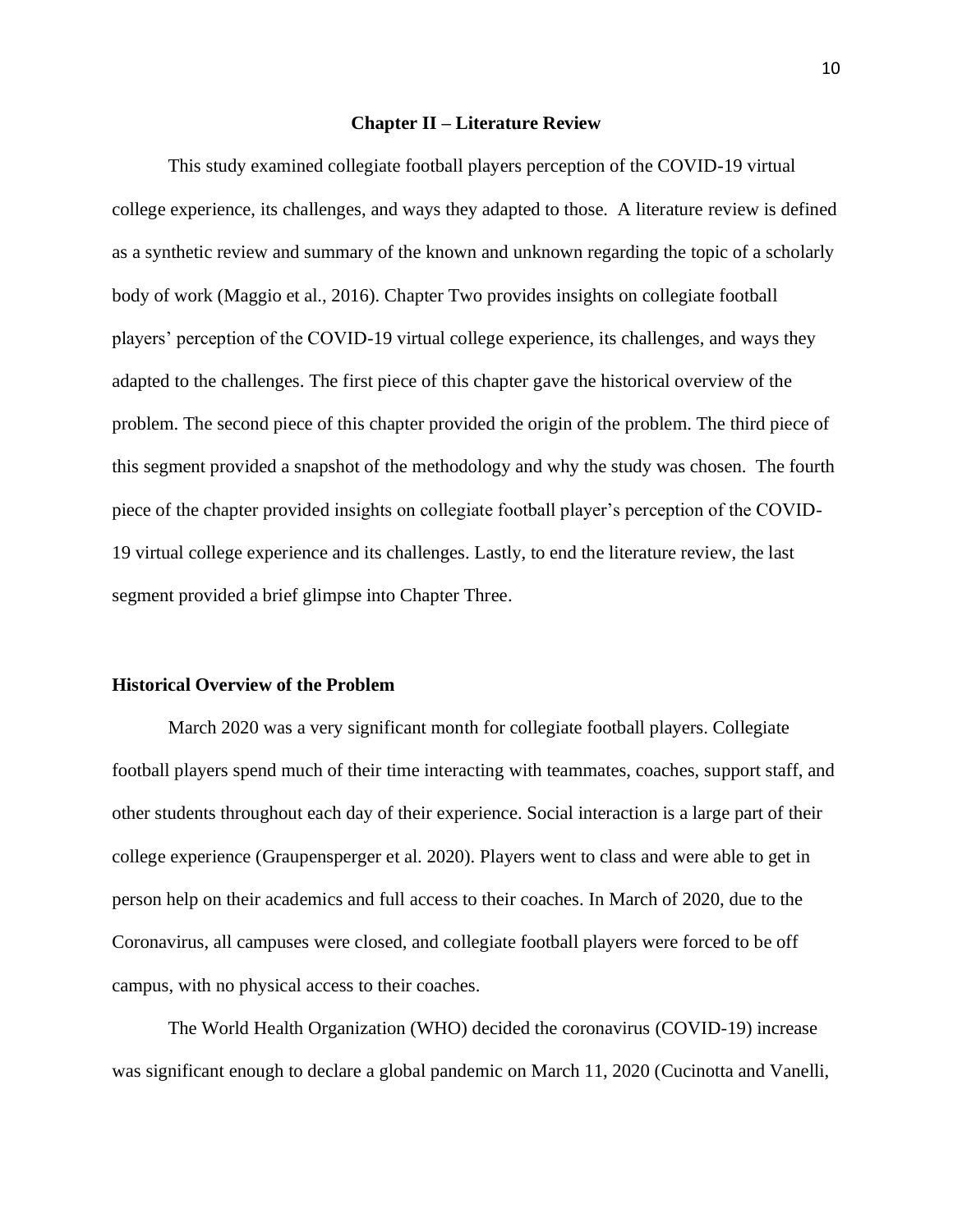2020). The spread of COVID-19 forced the closures of college campuses, forcing students and student athletes to relocate until it is deemed safe to return to campus. The virus forced people into isolation, quarantines, and social distancing causing a major disruption to the routines of everybody, especially collegiate football players. There are numerous new challenges COVID-19 has placed on collegiate football players' and the world.

#### <span id="page-12-0"></span>**Origin of the Problem**

On December 31, 2019, the government of China's health officials reported a large cluster of respiratory illnesses in the Wuhan, Hubei Province of China. This severe acute respiratory syndrome (SARS-CoV-2) (COVID-19) was identified in the U.S. in January of 2020 (National Foundation of Infectious Diseases). COVID-19 changed the lives of collegiate football players. Throughout the pandemic, campuses closed and reopened multiple times. Guidelines were changed multiple times. Winter and Spring sports seasons were cancelled or postponed, and football players were unsure if they were having a 2020 season or not. This is a difficult time for collegiate football players as they were removed from their teammates and forced off campus. With no access to facilities and training centers, football players wondered how they were going to stay in top physical condition while having little access to adequate facilities. Sports have been making their way back to the new normal. During this time, it is important everyone understands how important the restrictions and guidelines are to ensure a safe return to a normal for collegiate football players.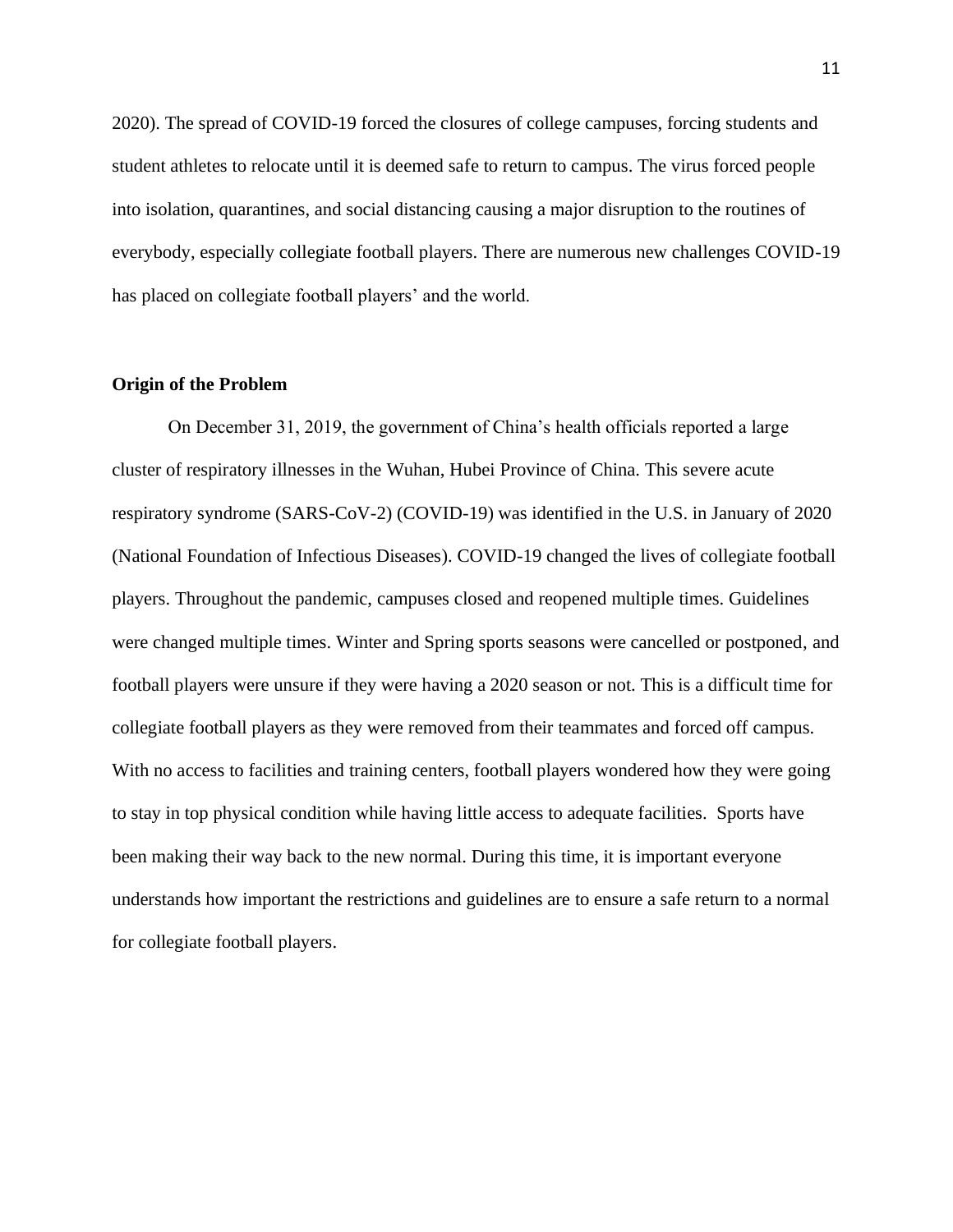## <span id="page-13-0"></span>**Methodology**

The data collection for this mixed-method analysis was from a survey administered to collegiate football players at a Division II University in the Midwest. Mixed method research is designed to include both quantitative and qualitative data in a study (Creswell, 2012). Surveys are beneficial to mixed method research because it allows the researcher to ask ranked questions and free response questions (Ponto, 2015). Due to the circumstances of COVID-19, surveys were solicited via email, and each survey was on the Qualtrics platform. Surveys allowed for the participants to respond open and freely based on their experience. Because of the amount of data analyzed, surveys allowed the subject to speak freely without the worry of their option not being able to be selected. The recorded data allowed researchers to identify key themes on the perceptions, challenges and means of adaption during the COVID-19 virtual college experience.

## <span id="page-13-1"></span>**Collegiate football players & the Virtual College Experience**

As time rapidly moves by, the COVID-19 pandemic continued. At times, it seemed the world has gotten it under control, but just in time for another surge, forcing citizens away from each other and back in their houses. Europe is dealing with a massive surge in cases indicating the United States could be next. Medical doctors are doing everything they can to develop the best possible vaccine to combat the COVID-19 virus. Doctors also must gain the trust of the American people, so they feel comfortable taking a vaccine. At this time everyone needs to do their part and follow all the guidelines put in place by local, state, and federal government.

Collegiate football players faced many new challenges associated with the COVID-19 pandemic. Challenges they were not prepared for and may not be equipped to effectively handle. Each college football player had to maintain compliance with the NCAA in order to be eligible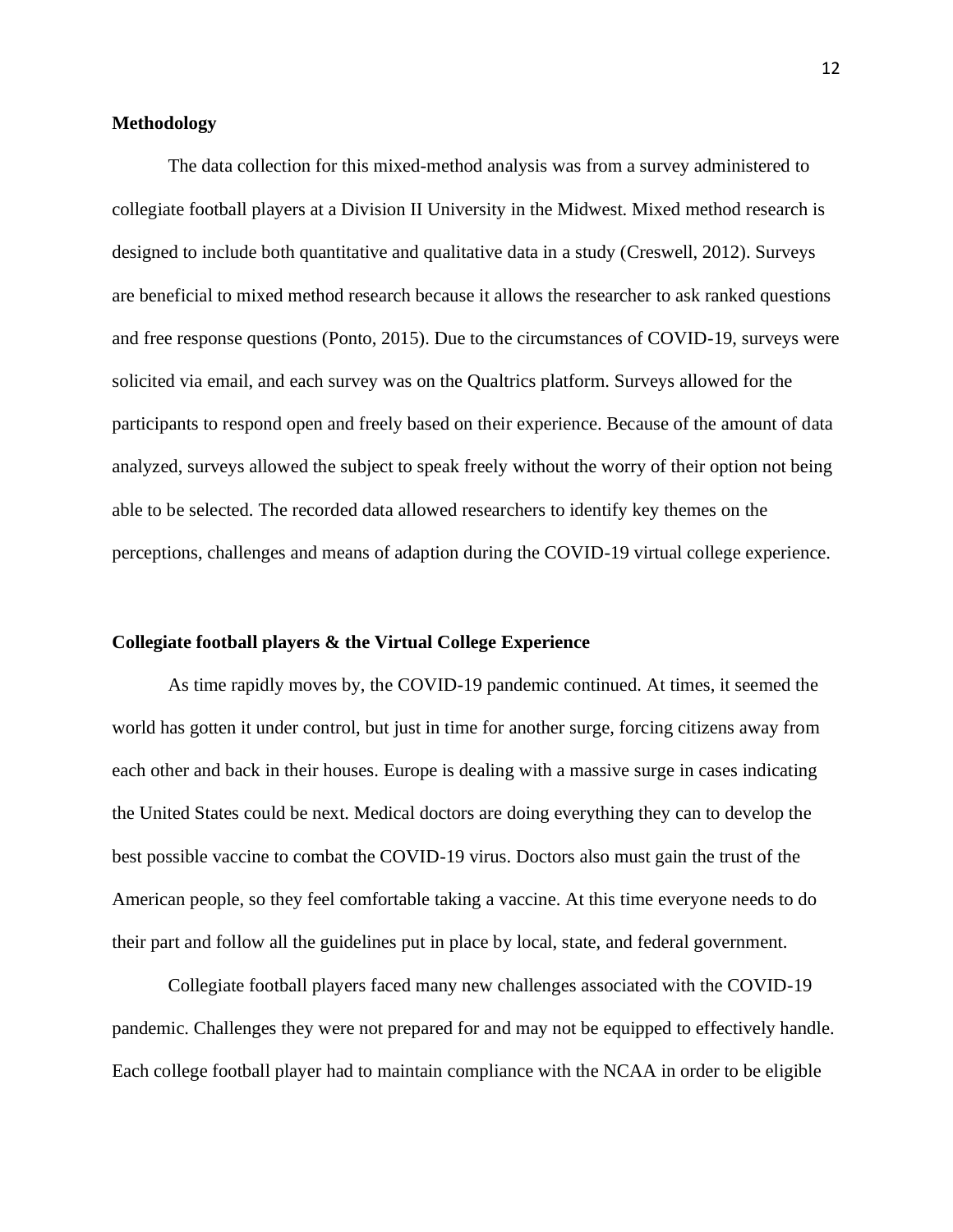to compete. Furthermore, college football players had to meet the requirements set forth by their university's degree requirements. A tall task for a student-athlete. College football players, when at their respective institution, were equipped with an athletic academic advisor. The role of the athletic academic advisor is to ensure college football players are in good standing by the NCAA requirements and institutional requirements (Vaugh and Smith, 2018). While college football players are balancing academics, competitions and travel, practice, and training sessions, the access to athletic academic advisors is of utmost importance. Without drop-in access, college football players are at a substantial disadvantage.

Another aspect to consider is the social interaction and athletic identity college football players lost during the COVID-19 virtual college experience. This presented a real challenge. As college football players relied on the social interactions with teammates, coaches, support staff, and the general populations (Graupensperger et al. 2020).

The ability to have access to training facilities and programs was eliminated for most college football players during this time. Athletes were forced to stay in peak performance shape while being away from school. Delgado, (2021) shares that most student-athletes did a sufficient job exercising during the initial lockdown but advises a slow reentry into sport specific exercises. Being asked to be game ready after a lockdown is an unreasonable ask for college football players.

Mental health has continued to be at the forefront for college football players. Players were asked to socially distance themselves from teammates and do much of their training alone. The COVID-19 pandemic has negatively impacted athletes' mental health and has increased reports of depression and anxiety (Davis, et al. 2020). However, Graupensperger et al. (2020) highlights the importance of positive social connections and staying in touch with others on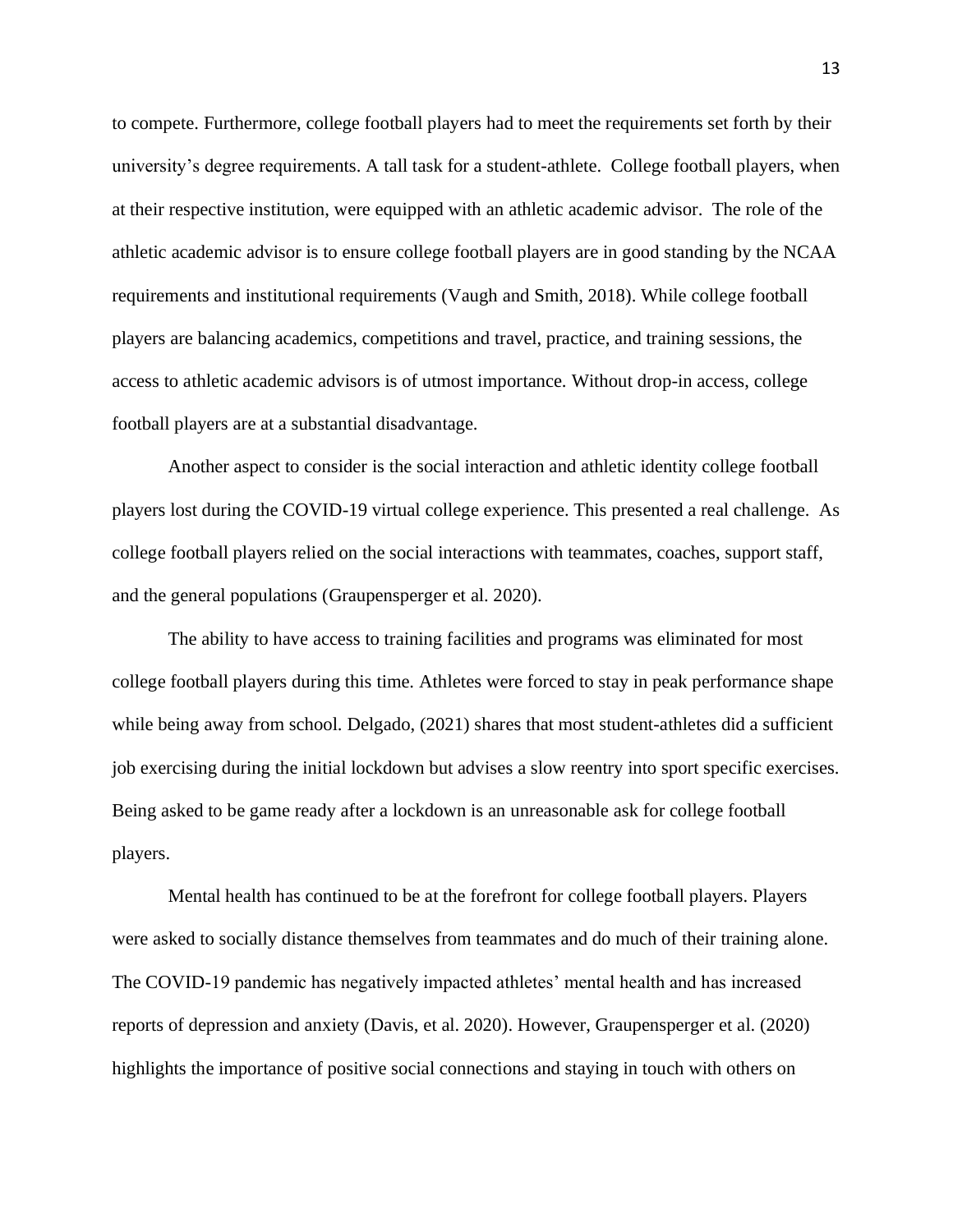mental health. It is important to note that not every college football player has the means for supportive social connections during the time of COVID-19.

Among many concerns regarding collegiate football players and the COVID-19 virtual college experience, virtual learning is of equal importance. Virtual learning during the pandemic was linked to emotional distress among student-athletes. Bullard, (2020) shares that female student-athletes are more likely to manage their time efficiently than males during virtual learning. College football players had a difficult time getting access to instructors and found difficulty managing the online platforms used.

## <span id="page-15-0"></span>**Collegiate Football Players' & Competitive Anxiety**

There has been a gap in the research regarding collegiate football players' specifically in this time of COVID-19 a researcher looks to understand. Collegiate football players relied heavily on a structured routine. A large part of that is competition and class work. Mehrsafar et al, 2021 studied competitive anxiety among professional football players when returning to play after the initial shutdown from the pandemic. The researchers found the competitive anxiety surrounding competition and COVID-19 could negatively impact performance. The American Psychological Association defines anxiety as an "emotion characterized by feelings of tension, worried thoughts and physical changes". The environment collegiate football players were in during the beginning of the pandemic could prove to be anxiety provoking. When COVID-19 began, collegiate football players could not use the on-campus training facilities they once had full access too. Players were also forced to engage in online learning, a method of instruction many collegiate athletes were unaccustomed to. From March-July 2020, college football players had been in the twilight zone. They knew very little information surrounding the status of their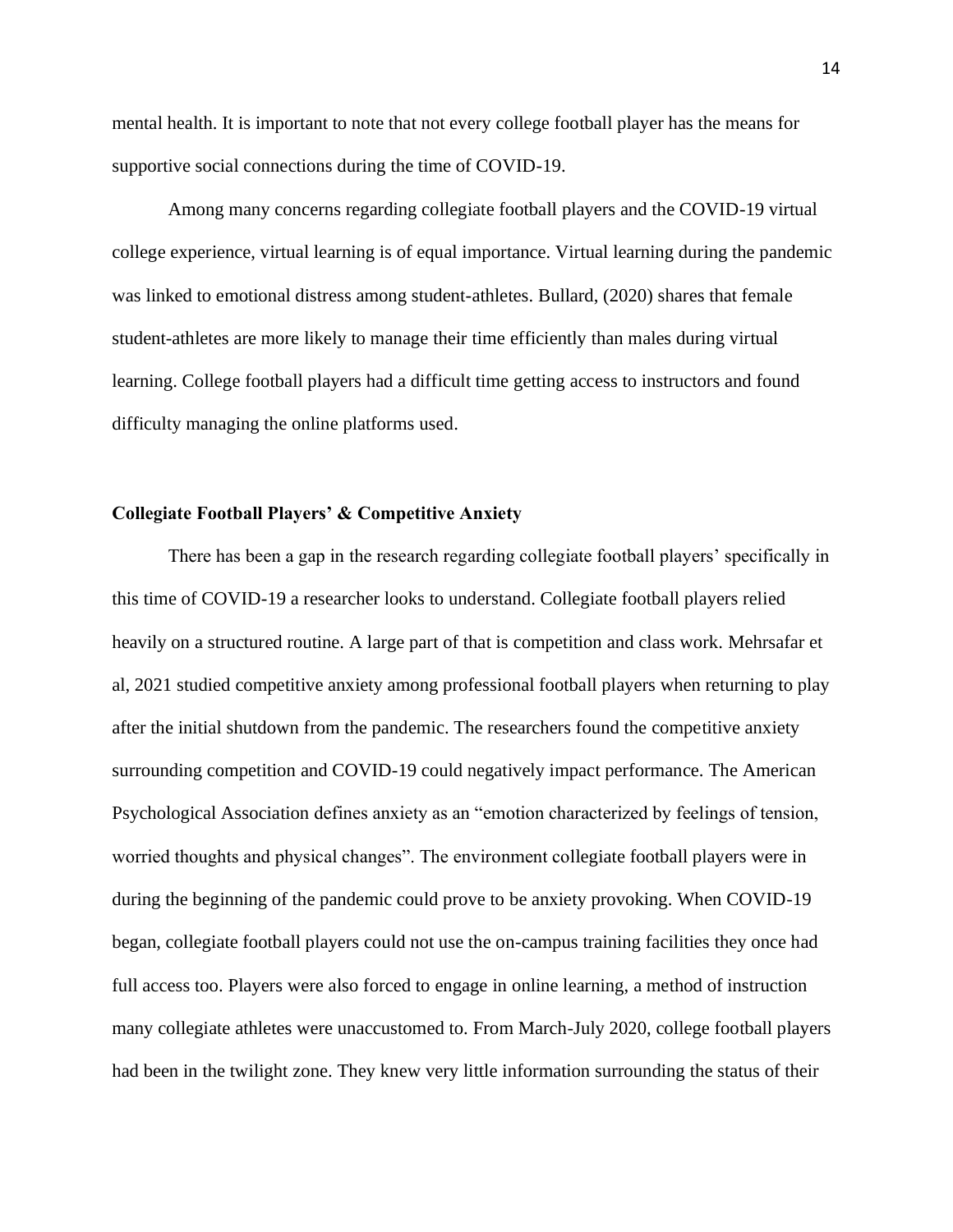season. Throughout the entire five-month process football players were expected to maintain the physical and mental conditioning they reached before the shutdown. Athletes remained optimistic but understood the challenges in front of them. They needed to ensure they were psychologically and physically in the right place if they wanted to compete. A major concern for athletes in returning to play was the fear of contracting the coronavirus during competition or team activities. Another fear was athletes not being ready to play. It is nearly impossible for a college football player to replicate the mental and physical conditioning they receive on campus when they are away. This is required to play at a high level. Furthermore, football players were worried about the injury risk associated with training away from campus. How can the human body be prepared to endure the physical demands college football requires without the proper preparation? The NCAA passed legislation allowing student-athletes to option out of the 2020 season without it affecting eligibility. For those who did not opt out the 2020 sports seasons, this study aims to look at the perception of the COVID-19 virtual college experience, the challenges faced, and how did they overcome them.

## <span id="page-16-0"></span>**Summary**

Chapter Two provided the literature that is applicable to the current study. The literature review provided information on the gap in knowledge and why this study occurred. The first segment of Chapter Two focused on the historical overview of the problem. The second segment described the origin of the problem and its relation to this study. The third segment gives a synopsis of the methodology behind the study. The last segment is broken into two pieces. The first section being on the challenges collegiate football players faced during the COVID-19 virtual college experience. The second segment being on collegiate football players and the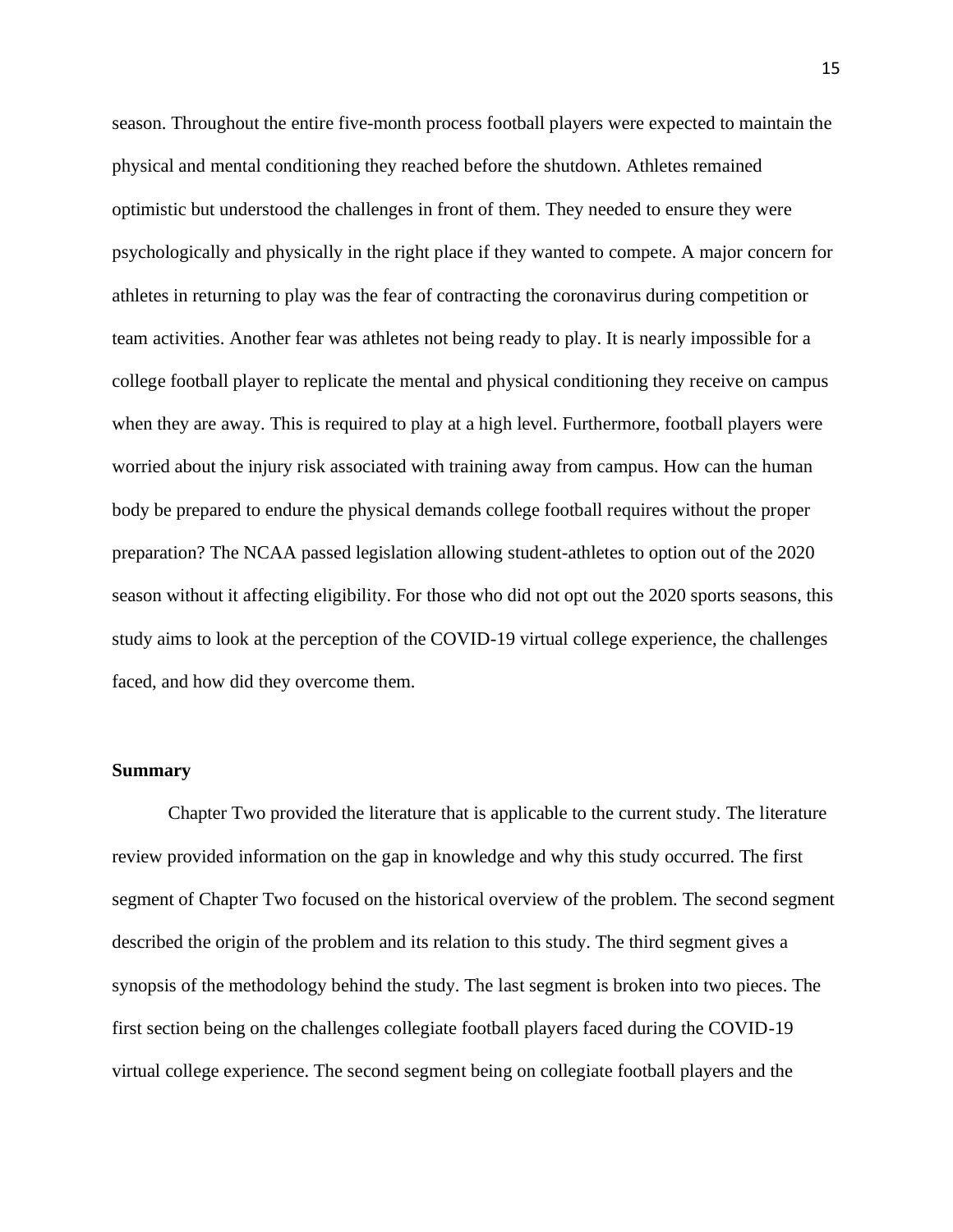competitive anxiety of returning to a new normal. The Chapter Three will present an outline of the methodology that was used for this study.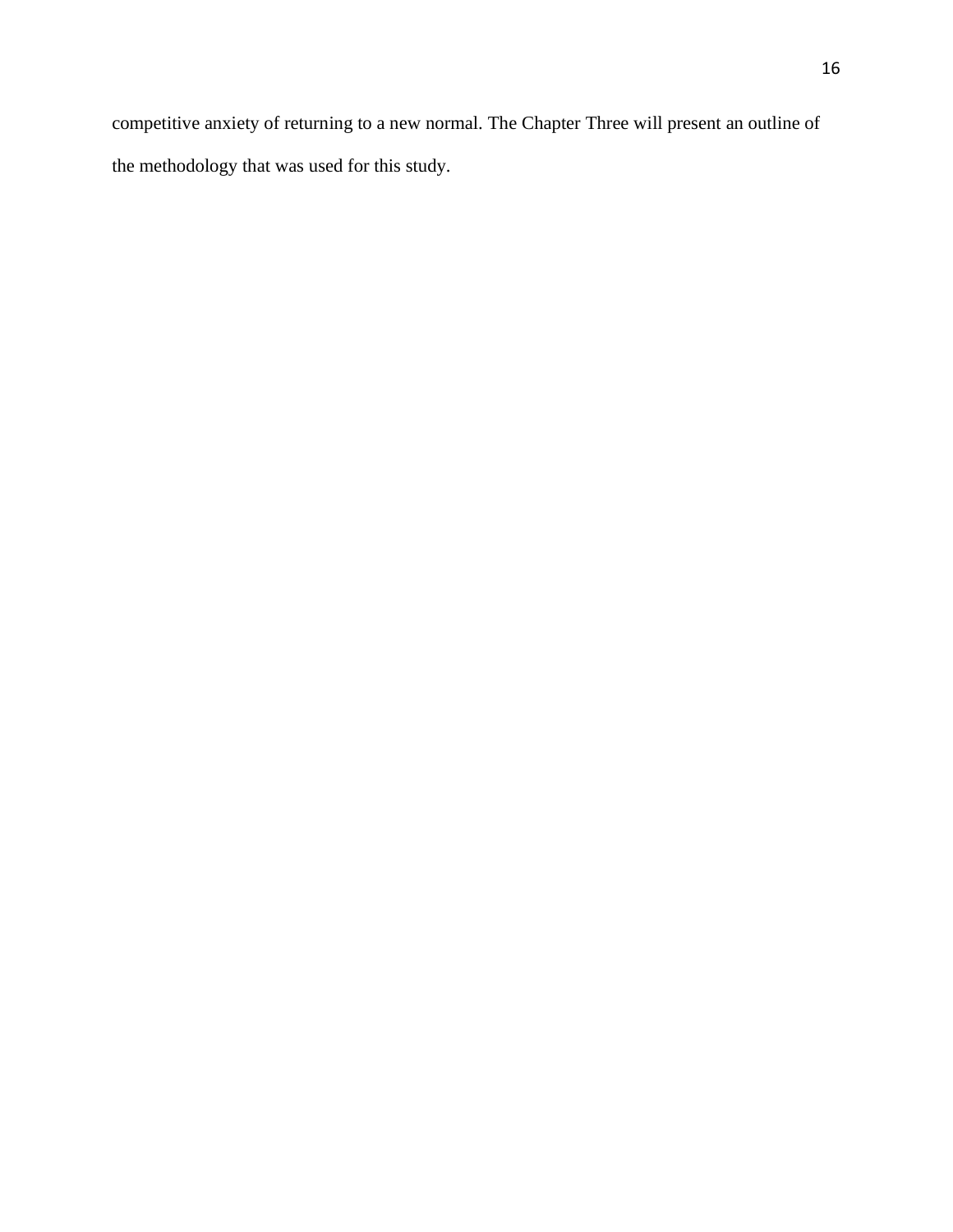#### **Chapter III – Research Methodology**

<span id="page-18-0"></span>The study aimed to understand collegiate football players perspective on the COVID-19 virtual college experience. The survey was a combination of general demographic information and free response questions. The demographic questions asked about participants age, class in school, race, if they live on or off campus, and permanent residence proximity from campus. Also, three free response questions were asked regarding perspectives of the COVID-19 virtual college experience, three major challenges associated with COVID-19 virtual college experience, and ways they adapted or coped with the challenges. The questions were open to any time of the COVID-19 pandemic (Spring 2020 – Spring 2022). The purpose of the study was to understand the perspectives, challenges, and coping methods of student-athletes throughout the course of the pandemic. Because of the COVID-19 pandemic, student-athletes encountered adversity never seen before. Student-athletes were sent home from the universities and were forced online for all classes. There is no doubt this obstacle impacted student-athletes in many ways. Lastly, this Chapter Three included the research design, sample and setting, research questions, instruments, data collection procedure, data analysis, and summary of the research methodology.

#### <span id="page-18-1"></span>**Research Design**

This study was a cross-sectional research design. A cross-sectional study is an observational study that analyzes data from a population at a single point in time (Wang and Cheng, 2020). This cross-sectional research design required the use of a survey to collect both quantitative and qualitative data. The Review Board approved the carryout of this study. The purpose of the Review Board is to protect the rights and welfare of human subjects. The head football coach and athletic department approved the survey to be dispersed to their student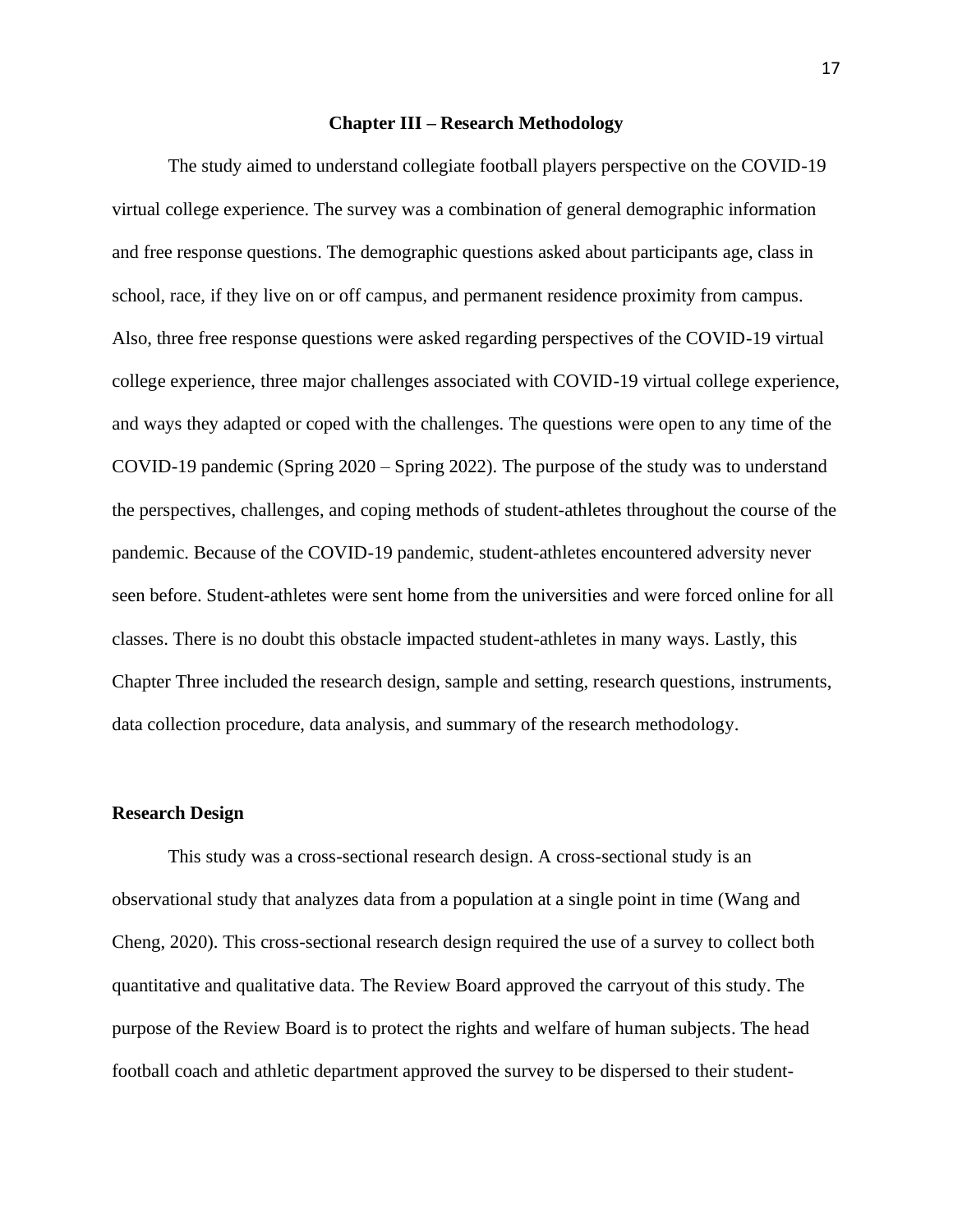athletes. The survey was sent to participants through email. Once the email was received, participants were able to click on the link taking them to the Qualtrics survey. The survey was comprised of eight questions. The first questions of the survey gathered demographic information of each of the participating football players. The next part of the survey focused on college football players perspectives, challenges, and coping strategies during the COVID-19 virtual college experience. These questions were free response open ended questions.

The purpose of the survey was to identify perspectives, key challenges, and coping strategies during the COVID-19 pandemic. The survey gave information on how student-athletes perceived the pandemic, the challenges they faced, and how they were able to overcome those challenges. The goal was to understand how student-athletes were affected by the pandemic and give guiding information on what changes can be made to better support student-athletes in the future.

## <span id="page-19-0"></span>**Sample and Setting**

The setting for this study was a medium sized Division II university in the Midwest. The town the university calls home had a population of about 27,000 people. The university had an enrollment of 7,600 students, 340 of those students were athletes, and roughly 100 were college football players. The university was a four-year public university that was included of undergraduate, graduate, and doctoral students.

The football team at the Division II university had individuals from the Midwest primarily but also from other parts of the country as well. The participants age ranged from 18- 24 years old and anywhere from freshman to graduate student.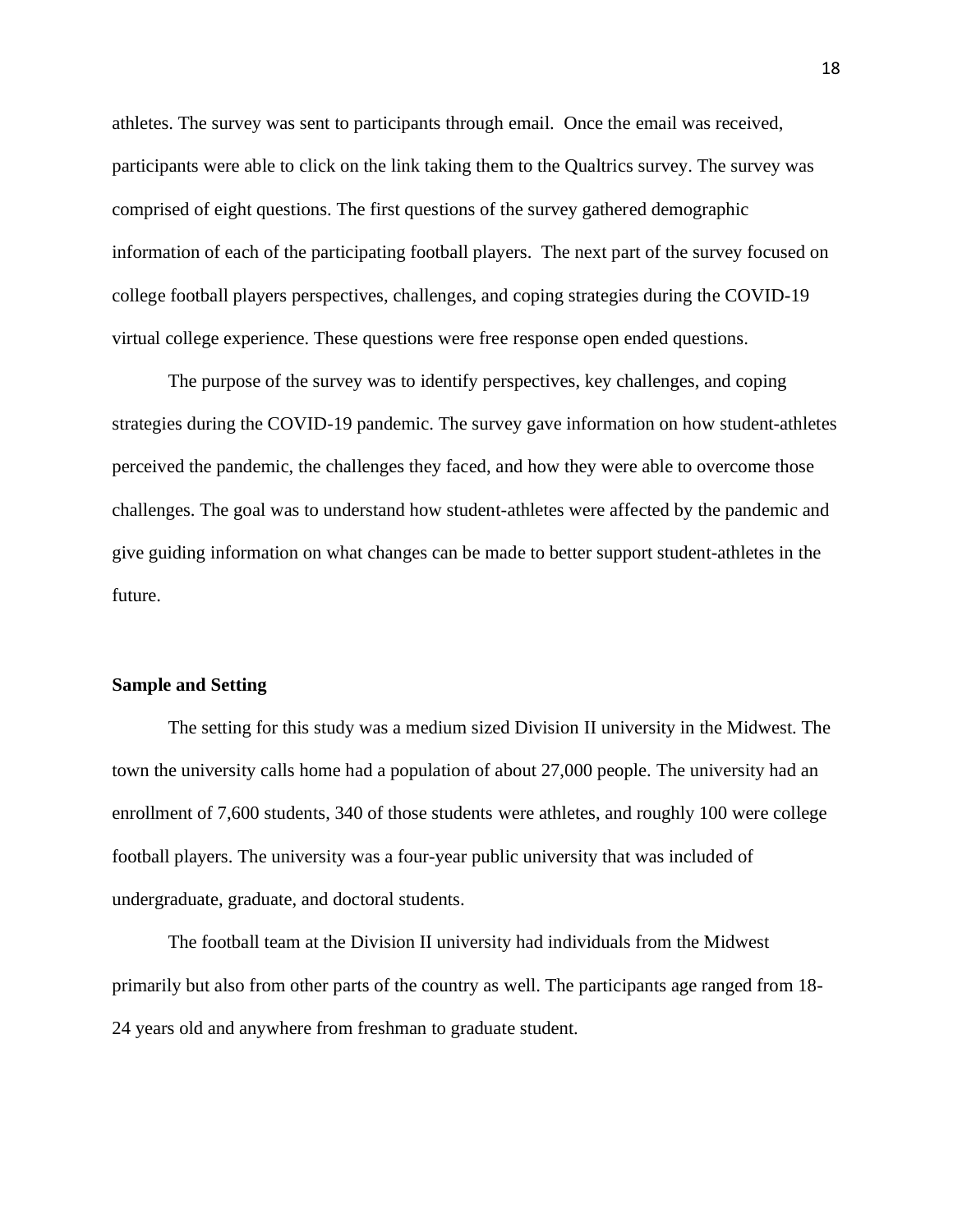## <span id="page-20-0"></span>**Research Questions**

The research questions were:

RQ 1: How did collegiate football players perceive the COVID-19 virtual college experience? RQ 2: What challenges did collegiate football players face during the COVID-19 virtual college experience?

RQ 3: In what ways did collegiate football players adapt or cope with the challenges associated with the COVID-19 virtual college experience?

The research was gathered through a survey given to the football players at the university.

## <span id="page-20-1"></span>**Instruments**

This study was completely voluntary for the participants, and they were given the option to withdraw from the study at any time with no consequence. The study will help administration and decision makers understand the challenges collegiate football players faced due to the virtual environment as a result of the COVID-19 pandemic. If the participants had any questions regarding the study, contact information was provided for both the primary researcher and the faculty advisor for the researcher. Prior to beginning the survey, the participants were given a consent form and information to contact the Human Protections Administrator with any questions.

## <span id="page-20-2"></span>**Data Collection Procedure**

Prior to any data collection procedure, the research procedure needed to be approved through the Institutional Review Board (IRB). The purpose of the IRB is to assure both in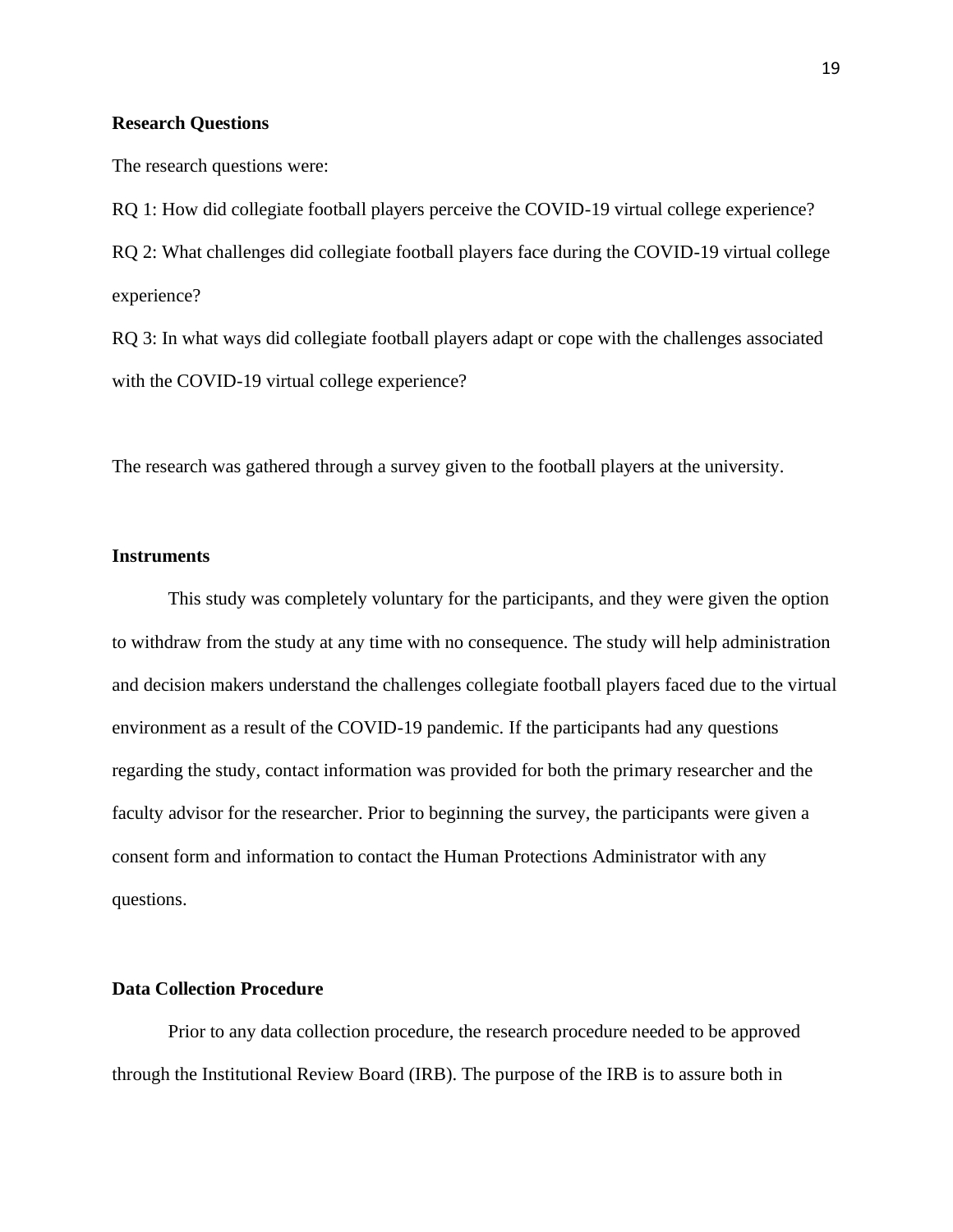advance and by periodic review that steps are taken to protect the rights and welfare of humans participating as subjects in research (Food and Drug Administration, 1998). This is an extremely important step in the process prior to collecting data from the participants. Before beginning the survey form, the participants were informed the purpose of the research and that they could withdraw from the study at any point in time.

## <span id="page-21-0"></span>**Data Analysis**

After the IRB approved the research design, participants were sent a survey using Qualtrics. The data collection was also through Qualtrics. Data collection was based on demographic information such as race, academic class, age, on or off campus living, permanent residence proximity away from campus, and free response questions regarding perceptions of the COVID-19 virtual college experience, top three challenges they experienced during that time, and how they adapted to those challenges. No research collected can be identified to a specific individual as all participants remained anonymous. The survey was sent through email to all the college football players at the university. All the football players received the same email and clicked on the same link to access the Qualtrics survey. No information was saved or downloaded; the information will be deleted following the end of the research.

#### <span id="page-21-1"></span>**Summary**

This Chapter showed the research methodology, research design, sample and setting, research questions, instruments, data collection procedure, and data analysis. This study was a cross-sectional research design and the survey gathered data that was both qualitative and quantitative. Chapter IV will focus on the results of the data.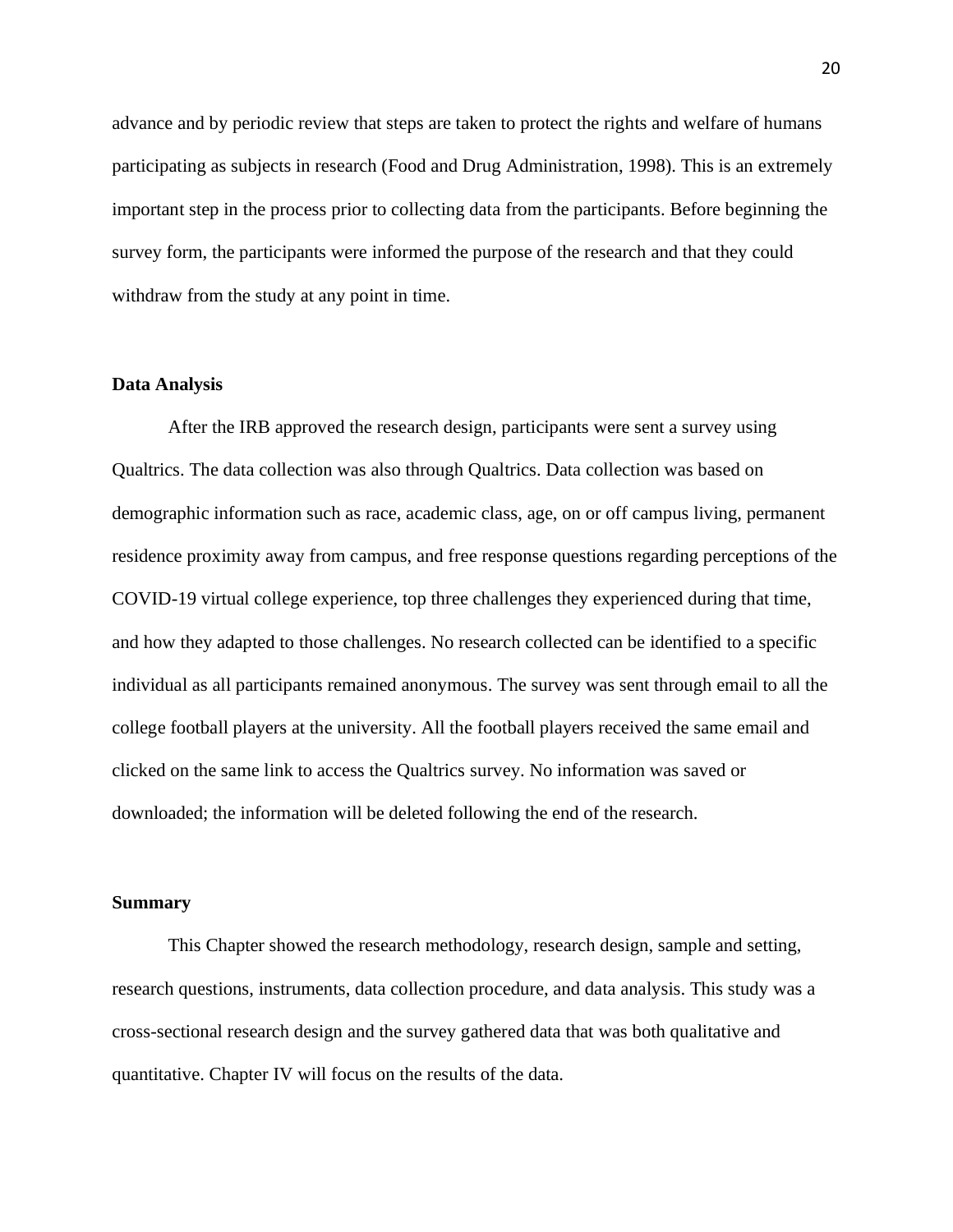#### **Chapter IV – Results**

#### <span id="page-22-1"></span><span id="page-22-0"></span>**Introduction**

To better gain an understanding on how collegiate football players perceived the COVID-19 virtual college experience, the researcher conducted an online survey and disbursed it to the football players a Division II university in the Midwest. The study used qualitative and quantitative methods to analyze the data.

The results of this study presented in this chapter, provide a clear understanding of the data. This consists of a description of the sample, demographic data, data analysis, and summary of the chapter. The findings of the study are represented in Chapter V.

## <span id="page-22-2"></span>**Description of the Sample**

Participants of the study included collegiate football players who were associated with a Division II university. There were 87 college football players who had the opportunity to participate in this research design. Of the 87 possible participants, 43 filled out the survey after completing the informed consent form, ending with a 49% response rate.

The research gathered data from the 43 participants that responded to an email solicitation sent out to the college football players at the Division II university. The email contained the purpose of the study, informed consent, and the link to the Qualtrics survey allowing participation in the study. Additionally, information regarding survey length and format of the survey was included. It was clearly stated in the email, consent form, and survey that all participation in the study was voluntary, and participants could stop at any point.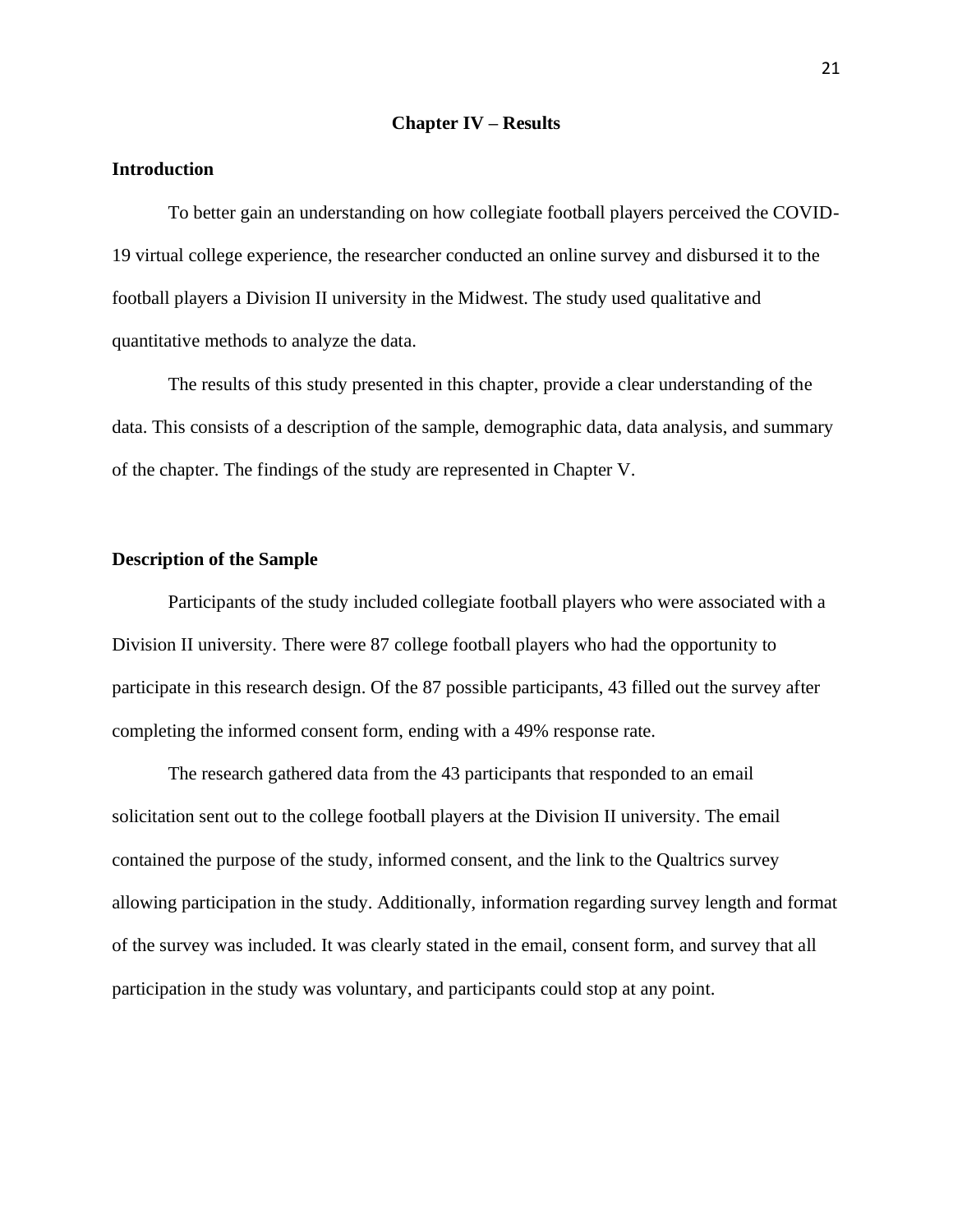## <span id="page-23-0"></span>**Demographic Questions**

There were five demographic questions asked. This allowed the researcher to look at themes regarding the college football players perceptions on the COVID-19 virtual college experience. The participants could only move forward with the survey after confirming they were eighteen years or older and had read the consent form.

## <span id="page-23-1"></span>**Demographics**

The data consisted of 43 participants that were grouped by their academic year. There were six freshman, thirteen sophomore, five junior, eighteen senior, and one graduate student. The participants were all a part of the football team at the Division II university (See Figure 1). Figure 1.

What year are you academically?



**Academic Year**

Figure 1 represents the academic year of each football player who participated in this study. There were 43 total participants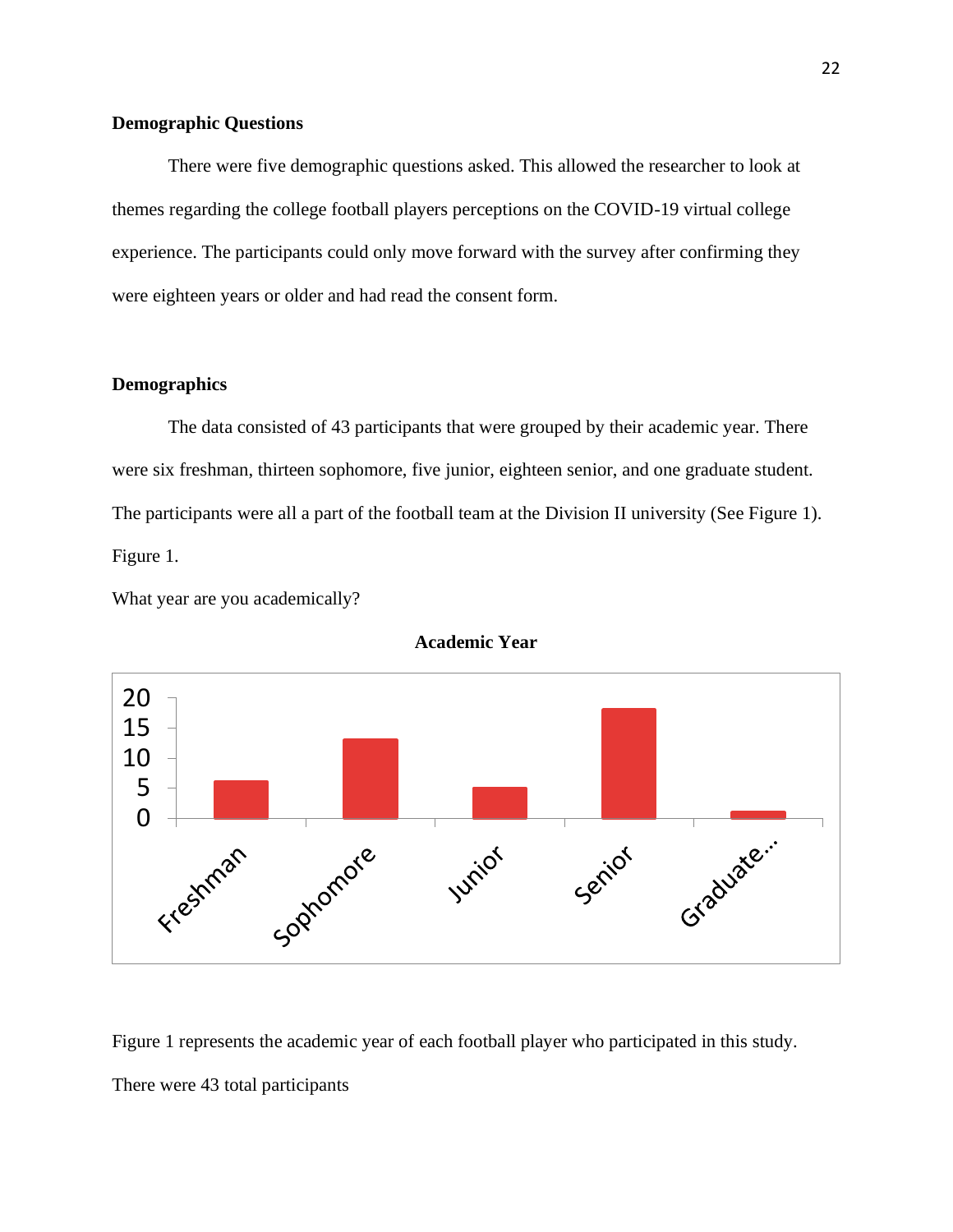The participants were asked to select their racial identity. 25% of participants identified as Black or African American, 65% of participants identified as White or Caucasian, 4% of participants identified as Hispanic or Latino, and 4% of participants identified as multiracial (See Figure 2). Figure 2.



The respondents were also asked if they live on or off campus. 81% of participants live off campus and 18% live on campus (See Figure 3).

Figure 3.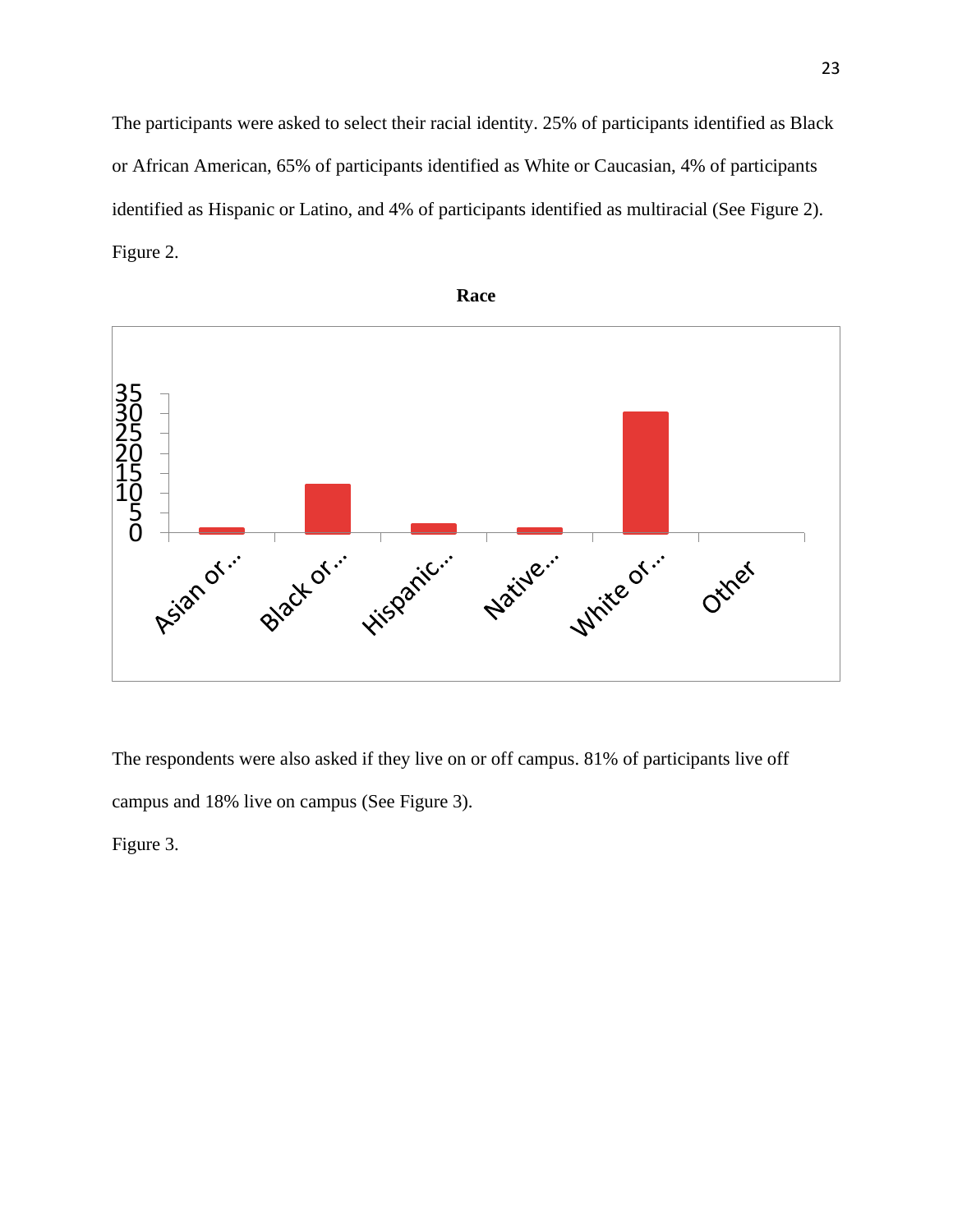

Lastly, the respondents were asked how far their permanent address is from campus. 37% of participants have permanent addresses in town or in the county. 4% of participants identified as living within 50 miles of campus. 4% of participants identified as living between 50 and 100 miles of campus. 53% of participants identified as living more than 100 miles from campus (See Figure 4).

Figure 4.

Where is your permanent address?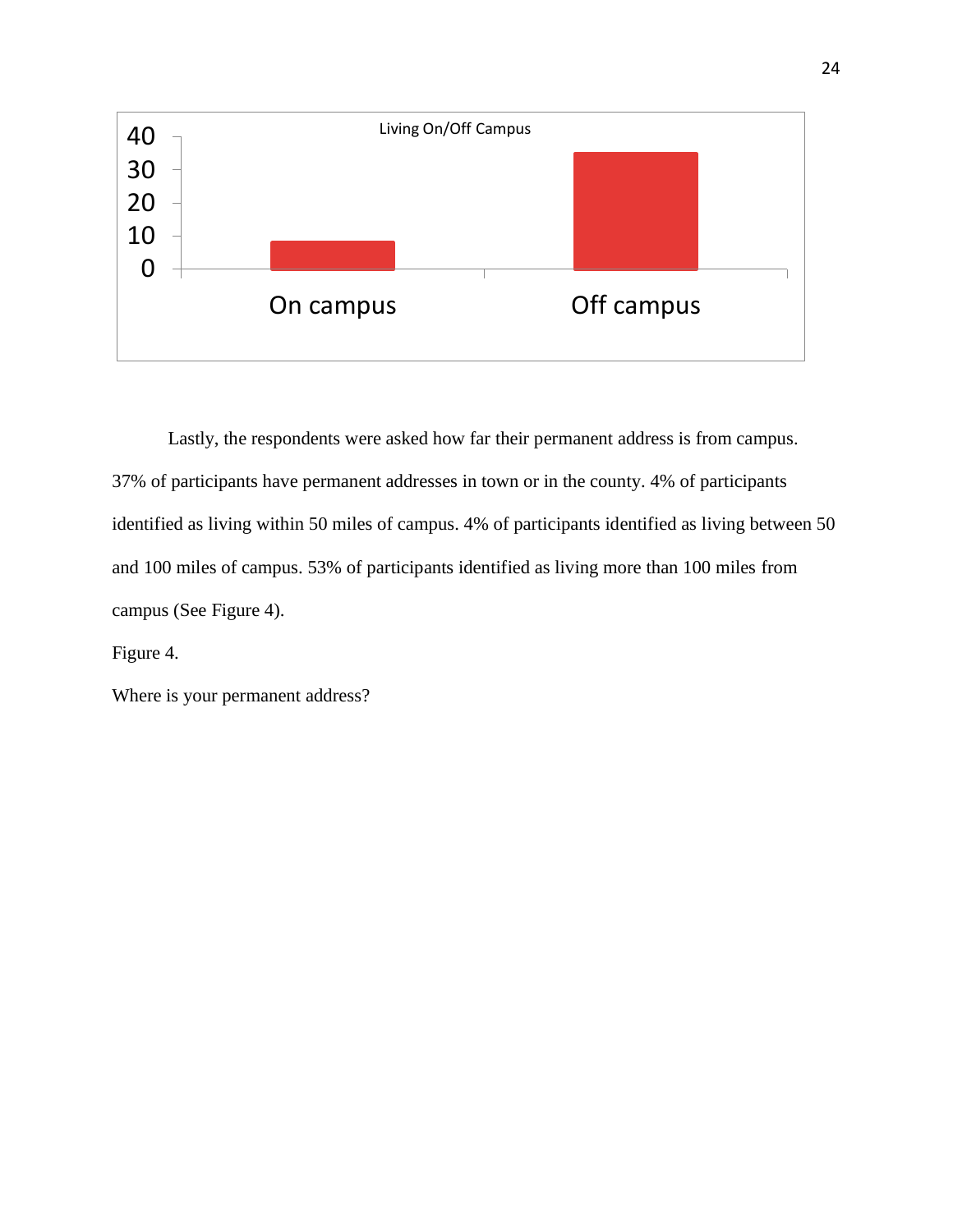

The focal points of the survey were looking at college football players general perceptions of the COVID-19 virtual college experience, the three biggest challenges that were faced during the COVID-19 virtual college experience academically and athletically, and ways college football players were able to adapt to those challenges both academically and athletically. Participants responded to the questions in a free response manner. The participants could only move forward with the survey after confirming they were eighteen years or older and had read the consent form.

Question 6 asked what was the overall perceptions of the COVID-19 virtual college experience? This question was used to identify common themes among participants and compare themes of Freshman and Sophomore compared to Juniors, Seniors, and Graduate Students. There were many common themes among the participants in the freshman and sophomore class. The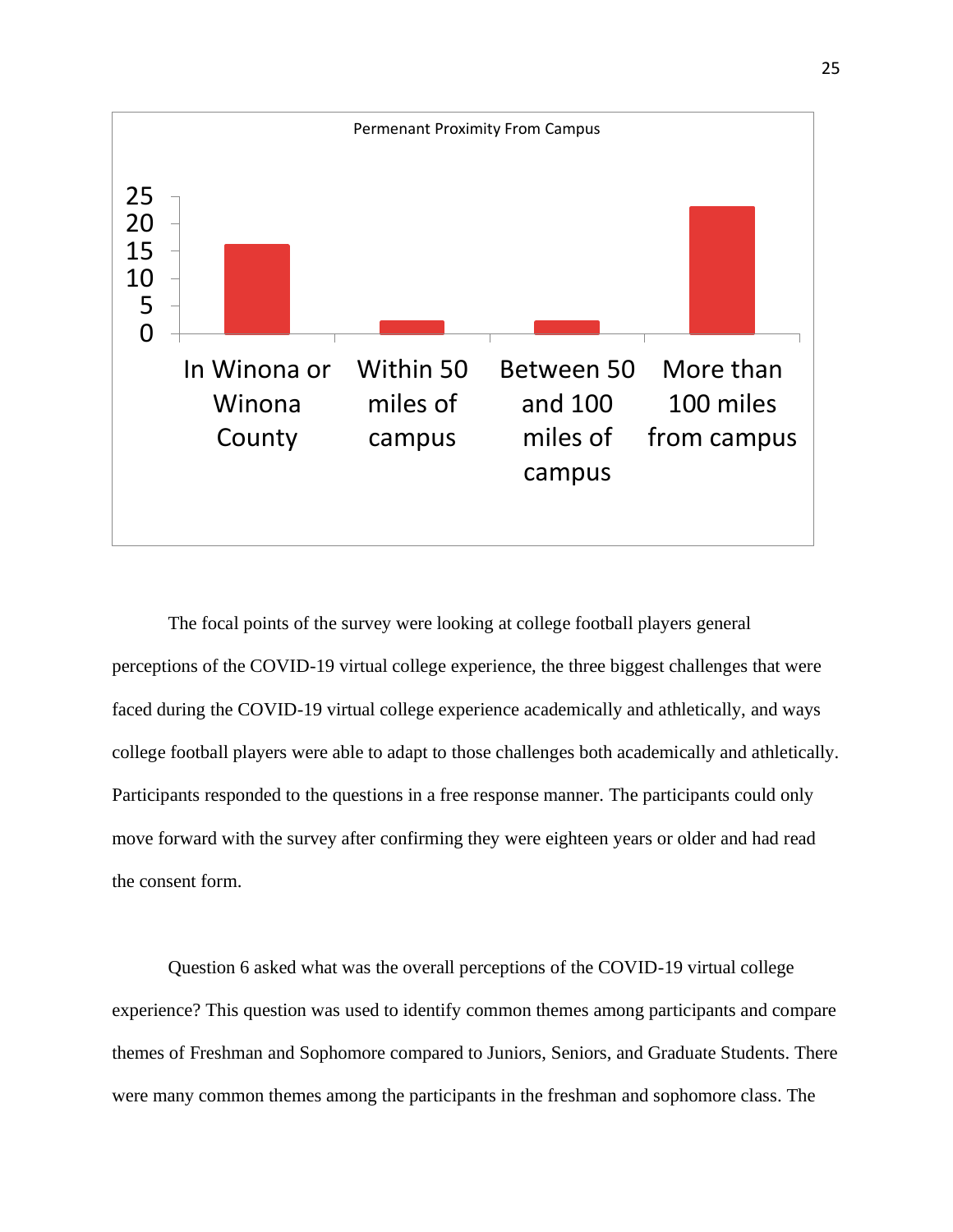overarching themes included having difficulty with online learning, not having the full college experience, no season, and difficulties communicating. However, two participants reported enjoyment and less stress during the virtual college experience. The common themes among juniors, seniors, and graduate students included hard to transition and didn't like online learning. Others reportedly enjoyed it after a new routine was developed.

Question 7 asked participants about their three biggest challenges during the COVID-19 virtual college experience. This question was used to identify common themes among participants and compare themes of freshman and sophomore compared to junior, senior, and graduate students. The common challenges among freshman and sophomore included online learning, communication, lack of socialization, decreased mental health, and limited access to normalized resources. Juniors, seniors, and graduate students reported trouble with communication, staying focused, mental health, staying organized, no routine, and staying fit. Both groups stated they did not enjoy online learning and struggled due to not having access to their typical resources.

Question 8 asked participants about how they were able to adapt or cope to the COVID-19 virtual college experience. This question was used to identify common coping techniques and compare them between freshman and sophomores, and juniors, seniors, and graduate students. Common themes among the freshman and sophomores were over communicating to support staff, spending time with friends and family, and physical activity. Themes among the participants identifying as juniors, seniors, and graduate students included surrounding themselves with the right people, physical activity, and created quality organizational systems. Both groups used spending time with friends and family and physical activity as ways to adapt to the COVID-19 virtual college experience.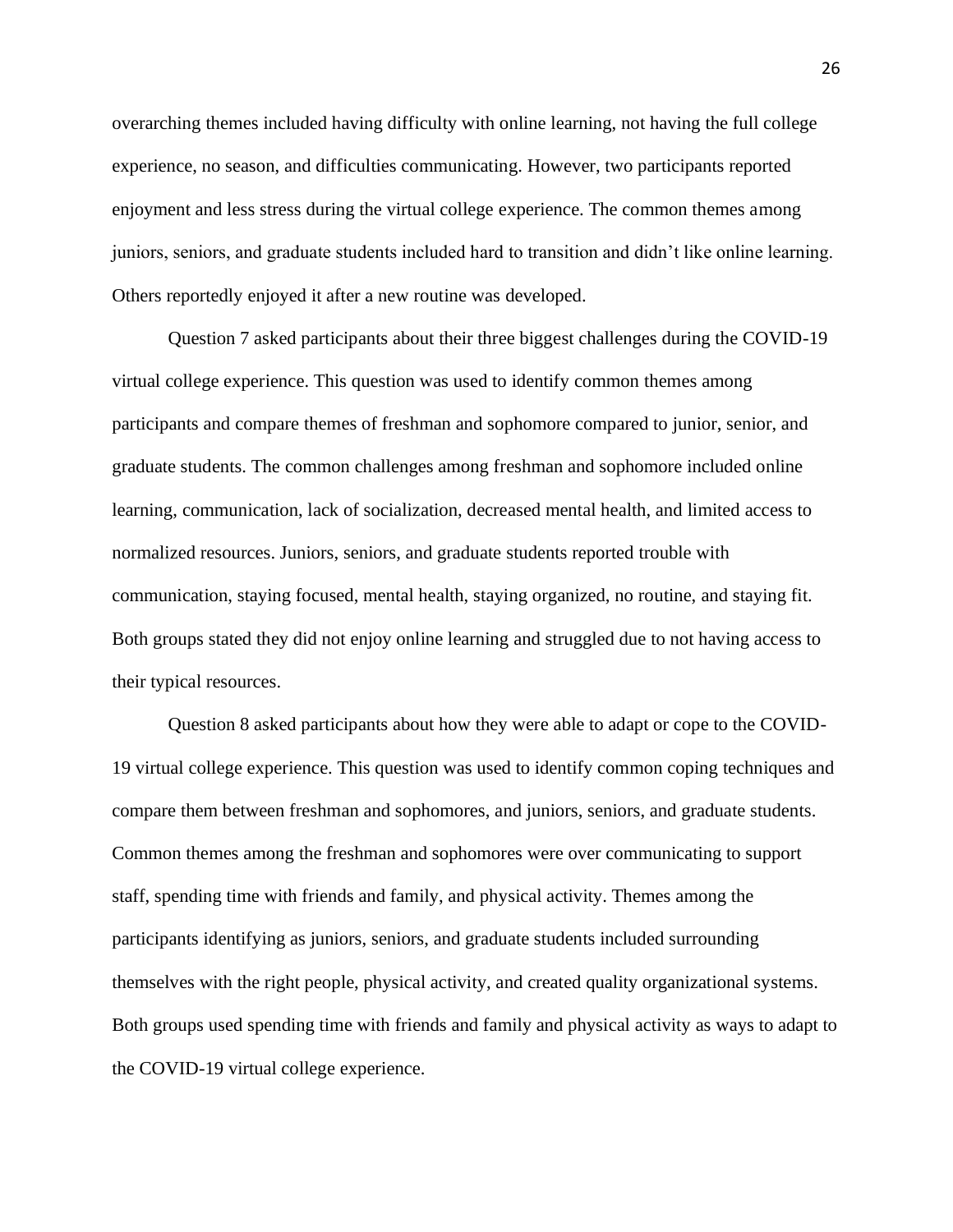## <span id="page-28-0"></span>**Summary**

This chapter represented the results of the study. The methodology was represented in Chapter Three. The multiple components of this study were considered in order to better understand collegiate football players perceptions of the COVID-19 virtual college experience, its challenges, and the ways college football players were able to adapt to those challenges. This data was a representation of the 43 college football players who participated in the survey. Chapter Five explored the discussion and conclusions of the data as well as suggestions for future research.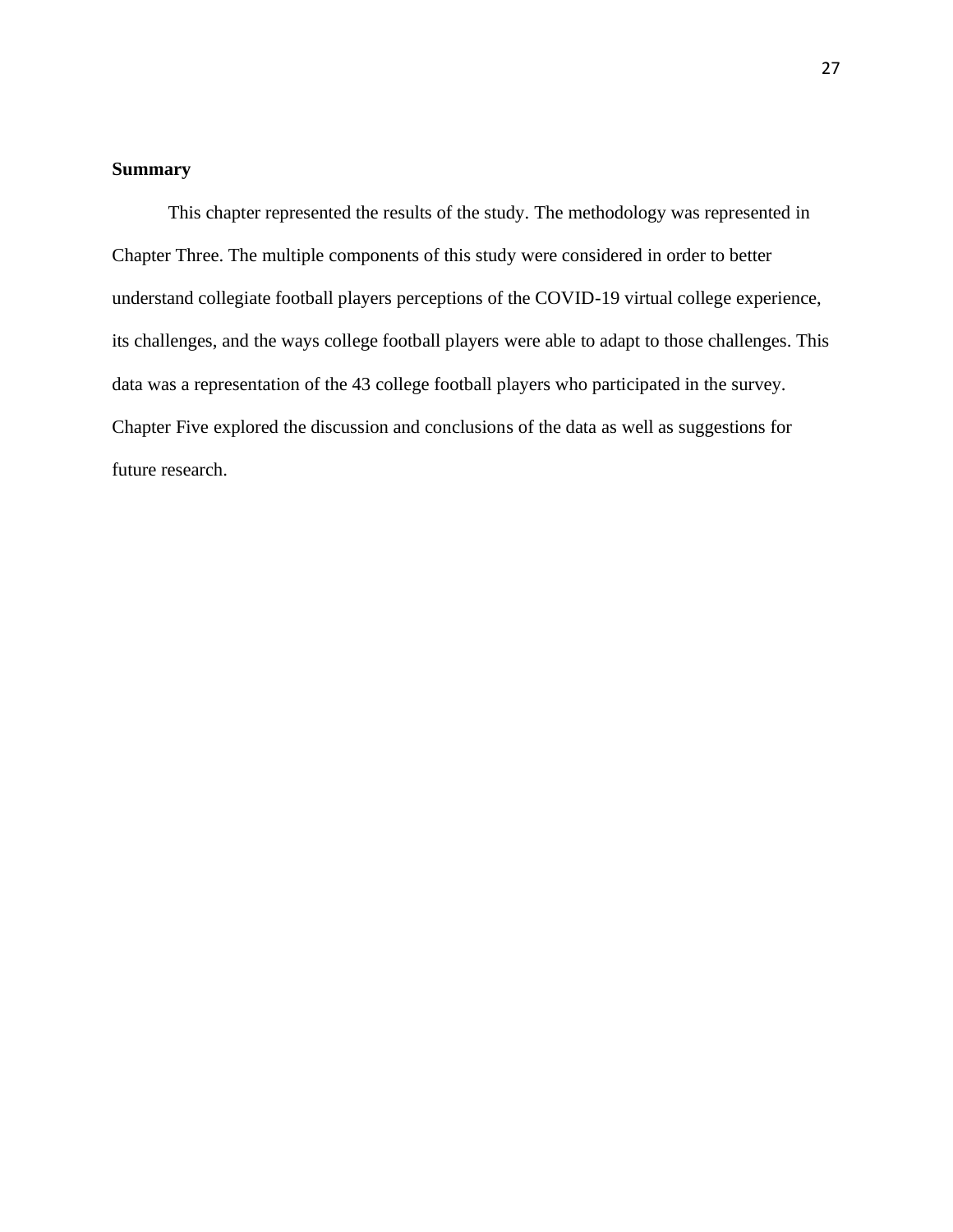#### **Chapter V: Discussions and Conclusions**

<span id="page-29-0"></span>The goal of this study was to gain a better understanding of how collegiate football players perceived COVID-19 virtual college experience. The research took a deeper look into collegiate football players perceptions, challenges, and adaption strategies during the COVID-19 virtual college experience. The population consisted of 43 college football players from a Division II university in the Midwest. The researcher distributed an online survey to the college football players with the assistance of the university's athletic department.

The online survey focused on three main areas: collegiate football players' perceptions, challenges, and adaption strategies associated with the COVID-19 virtual college experience. Each question was designed to identify key themes. Throughout the research process, the data was continuously compared to the findings discussed in Chapter Two. Therefore, based on the data, the researcher discussed the significance of the data and established conclusions which led to guidance on future research.

## <span id="page-29-1"></span>**Discussions and Conclusions**

The primary research questions were:

RQ 1: What perceptions did collegiate football players' face during the COVID-19 virtual college experience?

RQ 2: What challenges did collegiate football face during the COVID-19 virtual college experience?

RQ 3: How did collegiate football players adapt to the COVID-19 virtual college experience?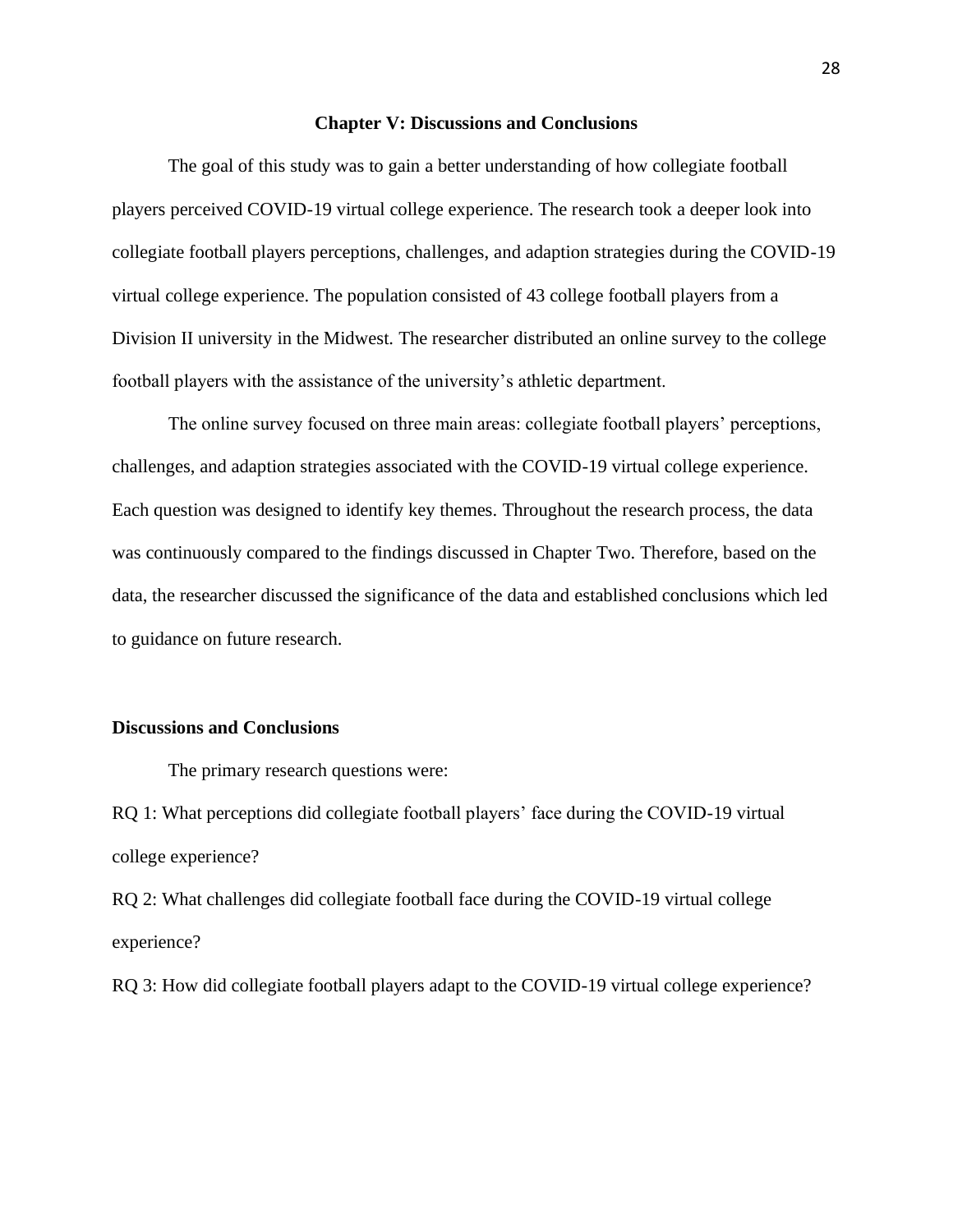The data collected was based off 43 collegiate football players' who voluntarily participated in this study. The results were analyzed to find themes regarding the primary research question.

Research continues to be developed on the COVID-19 pandemic as people across the world have been impacted by the pandemic. The researcher has established a purpose to analyze the perceptions, challenges, and adaption strategies used by collegiate football players during COVID-19 virtual college experience. The data gathered uncovered several findings that add to the body of literature collected.

## <span id="page-30-0"></span>**Perceptions of COVID-19**

The institution began implementing virtual learning in the spring of 2020. This presented uncharted territory for everyone, including collegiate football players. The study was designed to go in depth about the overall perceptions collegiate football players had on the COVID-19 virtual college experience. After the data was collected, multiple themes were created based on the responses of the participants in the freshman and sophomore group (group 1) and the Junior, senior, and graduate students' group (Group 2).

Group one consisted of collegiate football players in the freshman and sophomore class. The themes identified for the group regarding the perceptions of the COVID-19 virtual college experience include the dislike of virtual learning, did not get the full college experience, and the fall football season was cancelled. Group two, consisting of junior, senior, and graduate students indicated that it was a difficult transition and did not like virtual learning. However, many responses included a positive perception because participants made new routines and were forced to be organized and find their own motivation.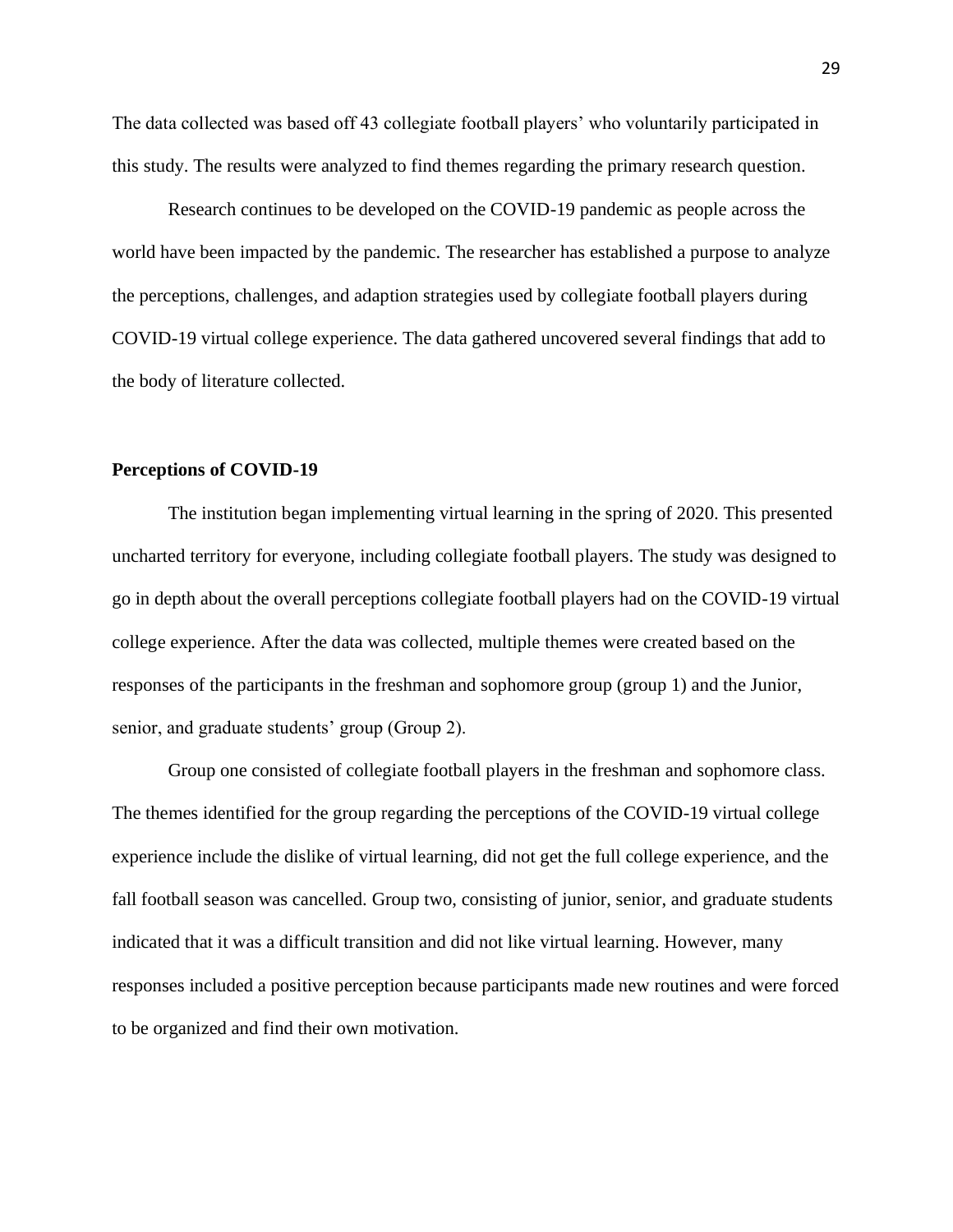## <span id="page-31-0"></span>**Challenges of COVID-19**

The COVID-19 pandemic forced the world into a new way of life. This new way of life would create unknown challenges to everyone including collegiate football players. The study identified key themes of the challenges collegiate football players faced amidst the COVID-19 virtual college experience. Common themes for group one includes virtual learning, staying in football shape, lack of socialization, and no access to normal resources. Group two indicated the main challenges to be staying focused and motivated, social connection, staying in football shape, and an uprooted routine. The themes in both groups were similar in their responses. It is important to note the importance of routine to collegiate football players.

## <span id="page-31-1"></span>**Adapting to COVID-19**

While the collegiate football players were faced with challenges unaccustomed to them, they were able to find ways to adapt and make the most of the unprecedented situation. As previously stated, collegiate football players depend on a strict and consistent routine. The pandemic forced them to adapt to situations in different ways. The study was designed to highlight specific adaptive themes collegiate football players used to maintain a sense of normalcy during the COVID-19 virtual college experience. Collegiate football players in group one adapted to the COVID-19 virtual college experience by overcommunicating to support staff, taking advantage of time with friends and family, facetime, and physical activity. The main themes for group two include surrounding them with the right people and physical activity as the main ways they adapted to the situation.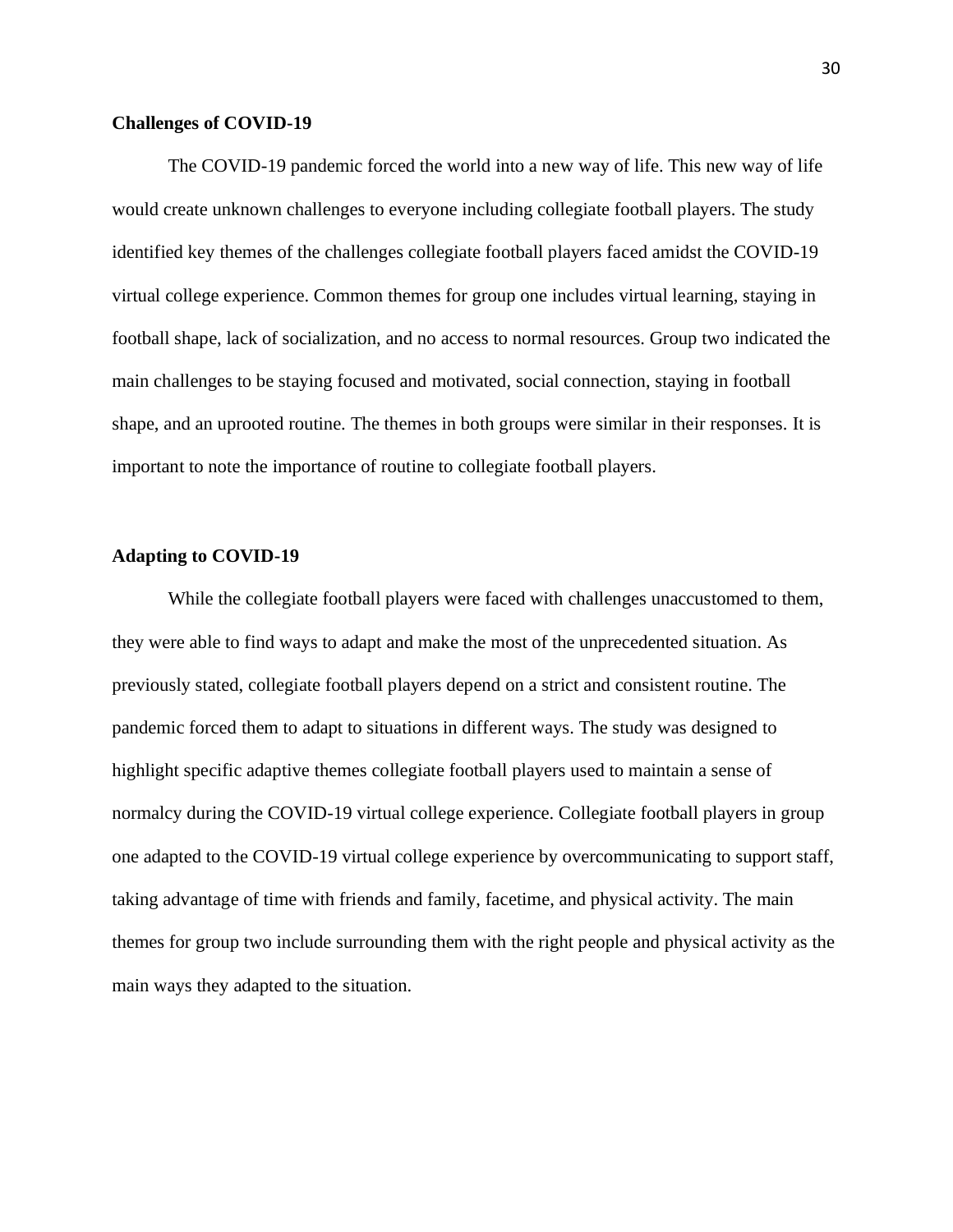## <span id="page-32-0"></span>**Conclusions**

The findings of this research study indicate collegiate football players perception of the COVID-19 pandemic was negative. In chapter one, the importance of routine to a college football player was discussed, and the pandemic put an end to that routine. Collegiate football players attend college for two main reasons; to obtain a degree and participate in the sport they love. The study showed the perceptions and challenges collegiate football players faced during the COVID-19 virtual college experience. However, it is important to note the incredible and resourceful ways collegiate football players were able to adapt to the COVID-19 virtual college experience. Participants in the study explained how the challenges forced them to create new routines and habits to adapt to the situation. Many of the participants indicated they had to take it upon themselves to get organized, stay focused, and stay in shape. Thus, creating a sense of autonomy benefiting them when there is a return to a new normal. Collegiate football players took it upon themselves to make the most of the situation despite all of the hardship associated with the pandemic.

## <span id="page-32-1"></span>**Future Research**

A possible suggestion for future research would be to collect data from coaches and athletic administrators at the Division II level and gain their perspectives on the research questions. This could help gain a better understanding due to the different perspectives from each group of individuals. Also, future researchers could expand the study and include collegiate football players in Division I (FBS and FCS), Division II, and Division III institutions.

Recommendations for practitioners at this institution may include implementing courses and workshops to aid in organization and time management. Continuing recommendations to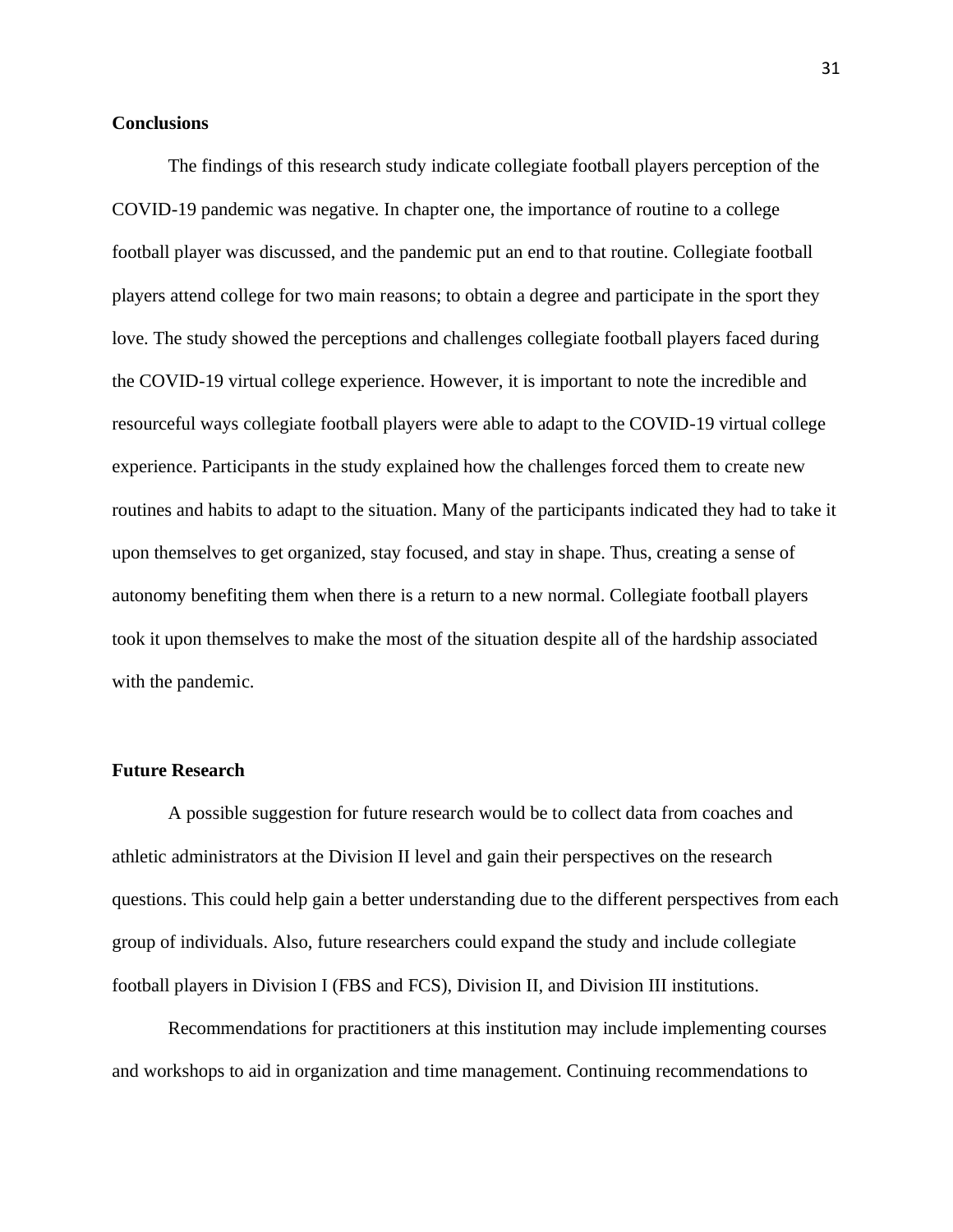practitioners should include over communication and involvement with student-athletes in times where there is so much unknown. Future research could be focused on where exactly collegiate football players spent their time during the initial phase of the pandemic. Because states in the United States handled the COVID-19 pandemic differently, there is a point of interest regarding how players in different states handled the situation. The last recommendation or suggestion based on this study is that how one decision can impact every other part of an organization.

## <span id="page-33-0"></span>**Summary**

This studies purpose was to shed light for better understanding on the perceptions and challenges collegiate football players had during the COVID-19 virtual college experience and the unique ways they adapted to the situation. The data obtained through the survey shed light on the negative perceptions collegiate football players had of the virtual college experience. As COVID-19 challenged all participants, the biggest challenge was the abrupt change in routine. The study showed how collegiate football players were able to adapt while facing an adverse situation.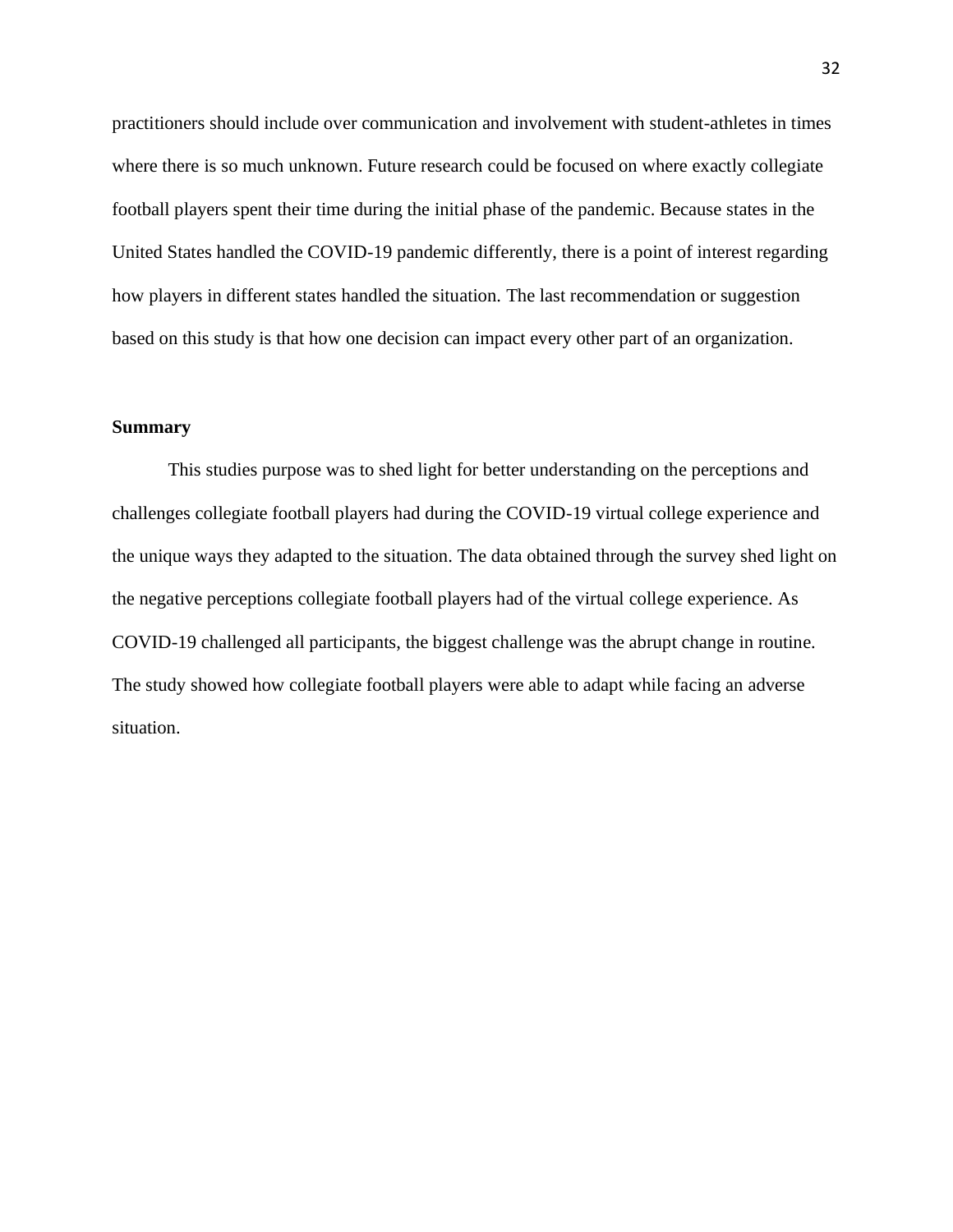### **References**

<span id="page-34-0"></span>American Psychological Association. Retrieved 11/12/21.<https://www.apa.org/topics/anxiety>

- Balliu, Jacob, "COVID-19's Influence on mental health among collegiate student-athletes" (2021). *Leadership Education Capstones*. 53. Retrieved September 8, 2021 from <https://openriver.winona.edu/leadershipeducationcapstones/53>
- Beek, M. V. (2011). Virtual learning in michigan schools ed. *Mackinac Center*. Retrieved April 26, 2022, from<https://files.eric.ed.gov/fulltext/ED520066.pdf>
- Bullard, J. A. B. (2021, January 7). The impact of covid-19 on the well-being of division III student-athletes. *The Sport Journal*. Retrieved April 26, 2022, from [https://thesportjournal.org/article/the-impact-of-covid-19-on-the-well-being-of-division](https://thesportjournal.org/article/the-impact-of-covid-19-on-the-well-being-of-division-iii-student-athletes/)[iii-student-athletes/](https://thesportjournal.org/article/the-impact-of-covid-19-on-the-well-being-of-division-iii-student-athletes/)
- Center For Disease Control. (2022, April 23) COVID-19 timeline Retrieved from [https://www.cdc.gov/museum/timeline/covid19.html#:~:text=January%2020%2C%2020](https://www.cdc.gov/museum/timeline/covid19.html#:~:text=January%2020%2C%202020%20CDC,18%20in%20Washington%20state) [20%20CDC,18%20in%20Washington%20state](https://www.cdc.gov/museum/timeline/covid19.html#:~:text=January%2020%2C%202020%20CDC,18%20in%20Washington%20state)
- Ciotti, M., Ciccozzi, M., Terrinoni, A., Jiang, W. C., Wang, C. B., & Bernardini, S. (2020). The covid-19 pandemic. *Critical Reviews in Clinical Laboratory Sciences*, 57(6), 365–388. <https://doi.org/10.1080/10408363.2020.1783198>
- Creswell, J. W. (2013). Educational research: planning, conducting, and evaluating quantitative and qualitative research. *PHI Learning Private Limited*.
- Cucinotta, D., & Vanelli, M. (2020). WHO declares covid-19 a pandemic. *Acta Bio-Medica : Atenei Parmensis*, *91*(1), 157–160. Retrieved April 26, 2022, from <https://doi.org/10.23750/abm.v91i1.9397>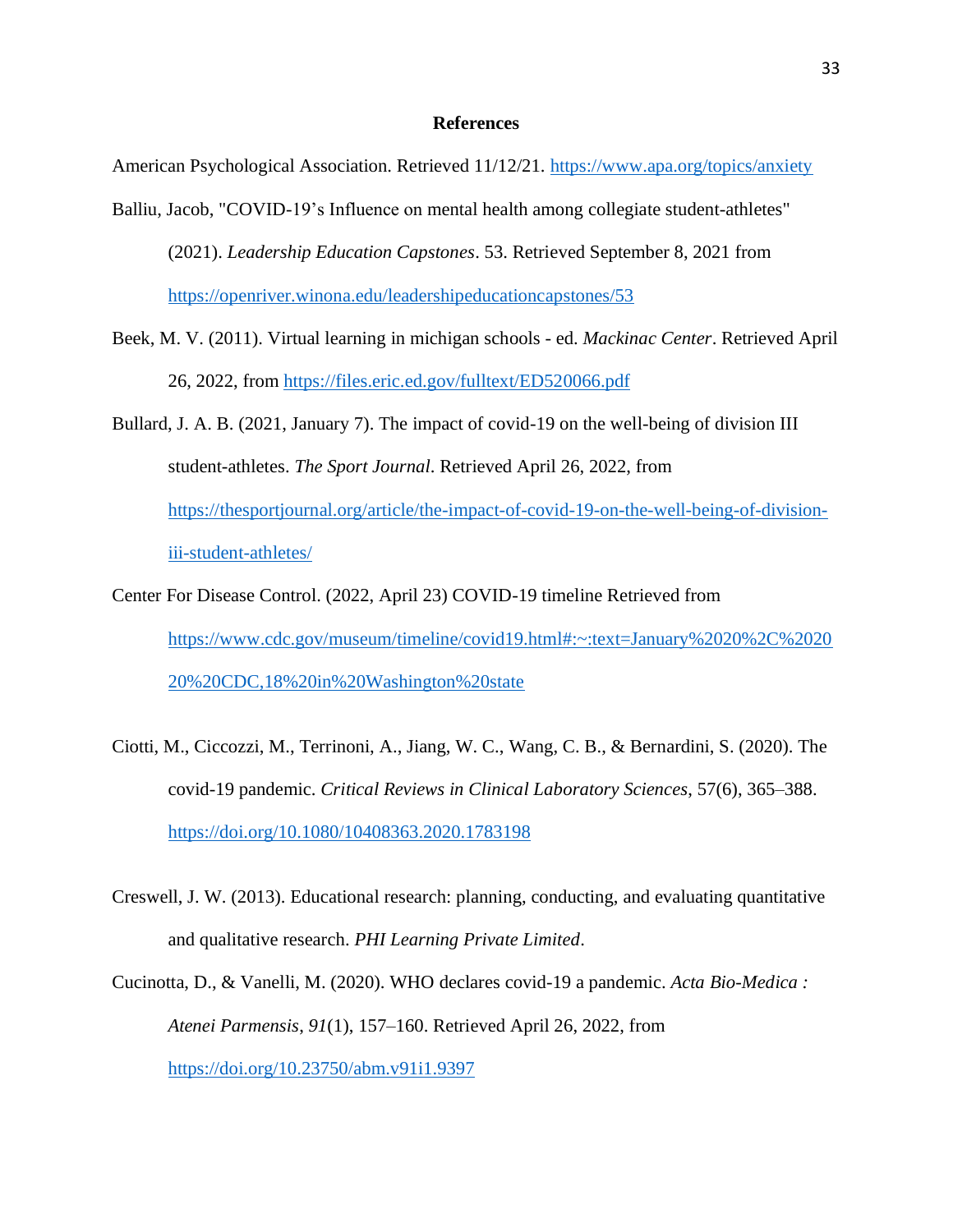- Davis, P. A., Gustafsson, H., Callow, N., & Woodman, T. (2020). Written emotional disclosure can promote athletes' mental health and performance readiness during the covid-19 pandemic. *Frontiers in Psychology*, 11, 599925. Retrieved April 26, 2022, from <https://doi.org/10.3389/fpsyg.2020.599925>
- Delgado, Paulette. The reality of student-athletes during the pandemic *Observatory: Institute for the Future of Education*, 19 Apr. 2021. Retrieved November 10, 2021, from [https://observatory.tec.mx/edu-news/the-reality-of-student-athletes-during-the-pandemic.](https://observatory.tec.mx/edu-news/the-reality-of-student-athletes-during-the-pandemic)
- Food and Drug Administration. Office of the Commissioner, Office of Clinical Policy and Programs, Office of Clinical Policy, Office of Good Clinical Practice. (1998, January).
- Graupensperger, Benson, A. J., Kilmer, J. R., & Evans, M. B. (2020). Social (un)distancing: teammate interactions, athletic identity, and mental health of student-athletes during the covid-19 pandemic. *Journal of Adolescent Health*, 67(5), 662–670. Retrieved October 15, 2022, from<https://doi.org/10.1016/j.jadohealth.2020.08.001>
- Hagan, J. E. J., Pollmann, D., & amp; Schack, T. (1AD, January 1). Elite athletes' in-event competitive anxiety responses and psychological skills usage under differing conditions. *Frontiers*. Retrieved April 26, 2022, from

<https://www.frontiersin.org/articles/10.3389/fpsyg.2017.02280/full>

- Hodes, Jacqueline S, et al. Go for the win: A collaborative model for supporting *... - Ed*. Retrieved April 15, 2022, from [https://files.eric.ed.gov/fulltext/EJ1058010.pdf.](https://files.eric.ed.gov/fulltext/EJ1058010.pdf)
- Huang, Wang, Y., Li, X., Ren, L., Zhao, J., Hu, Y., Zhang, L., Fan, G., Xu, J., Gu, X., Cheng, Z., Yu, T., Xia, J., Wei, Y., Wu, W., Xie, X., Yin, W., Li, H., Liu, M., … Cao, B. (2020).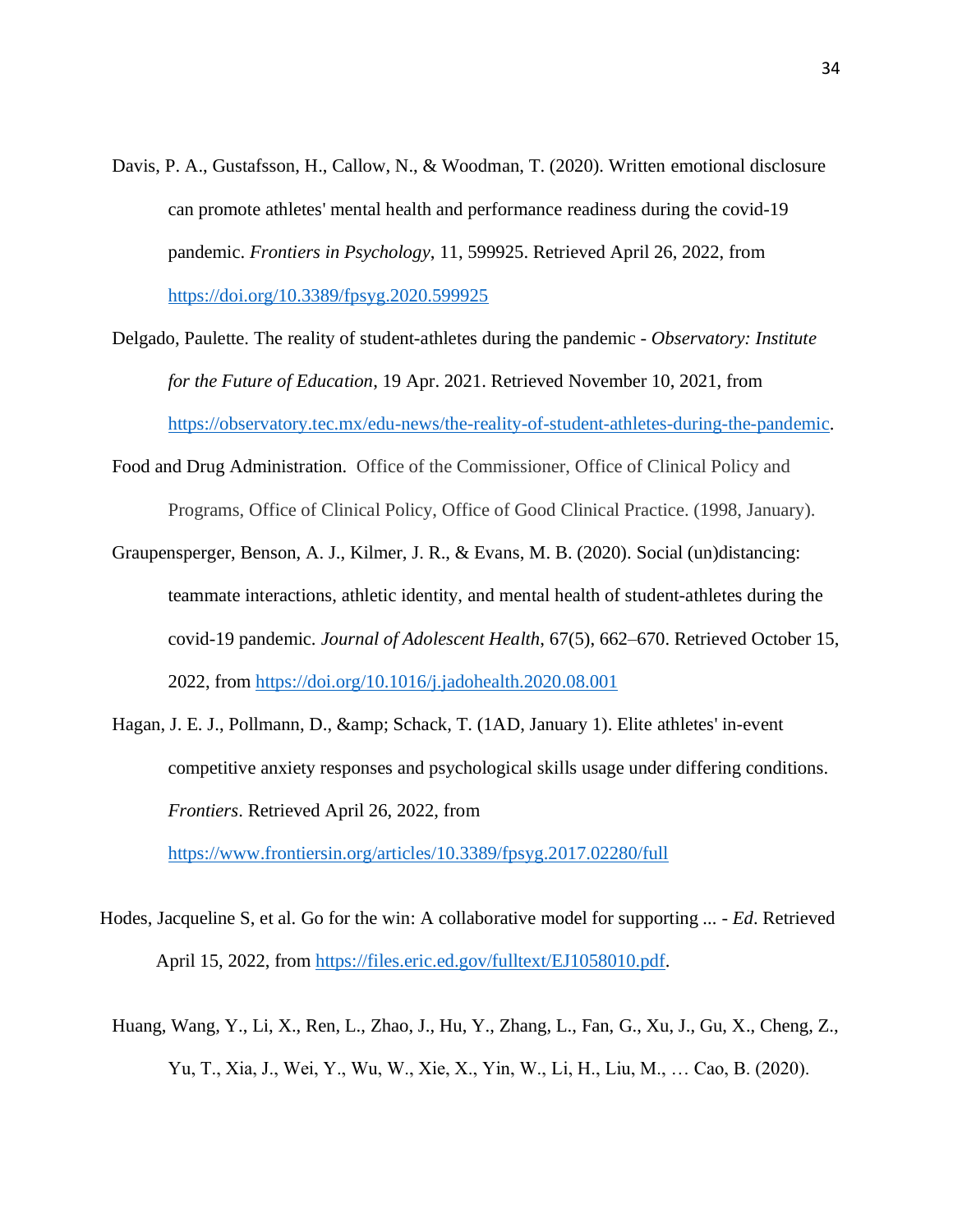Clinical features of patients infected with 2019 novel coronavirus in Wuhan, China. *The Lancet (British Edition)*, 395(10223), 497–506. Retrieved September 28, 2022, from [https://doi.org/10.1016/S0140-6736\(20\)30183-5](https://doi.org/10.1016/S0140-6736(20)30183-5)

- Jernigan, D. B., & CDC COVID-19 Response Team (2020). Update: Public health response to the coronavirus disease 2019 outbreak - United States, February 24, 2020. MMWR. *Morbidity and mortality weekly report*, 69(8), 216–219. Retrieved February 12, 2022, from<https://doi.org/10.15585/mmwr.mm6908e1>
- Lampitt, Dianna, "A comprehensive study of the learning styles of student athletes and academic advisors at three institutions in the american athletic conferences and the tools and resources used to ensure academic success." (2017). *Electronic Theses and Dissertations*. 5383. Retrieved April 18, 2022, from

<https://stars.library.ucf.edu/etd/5383>

- Long, D. (2012). Theories and models of student development. In L. J. Hinchliffe & M. A. Wong (Eds.), Environments for student growth and development: Librarians and student affairs in collaboration (pp. 41-55). *Chicago: Association of College & Research Libraries*. Retrieved October 12, 2021.<https://ir.library.illinoisstate.edu/fpml/29/>
- Mehrsafar, Moghadam Zadeh, A., Jaenes Sánchez, J. C., & Gazerani, P. (2021). Competitive anxiety or coronavirus anxiety? The psychophysiological responses of professional football players after returning to competition during the COVID-19 pandemic. *Psychoneuroendocrinology,* 129, 105269–105269. Retrieved October 12, 2021, from <https://doi.org/10.1016/j.psyneuen.2021.105269>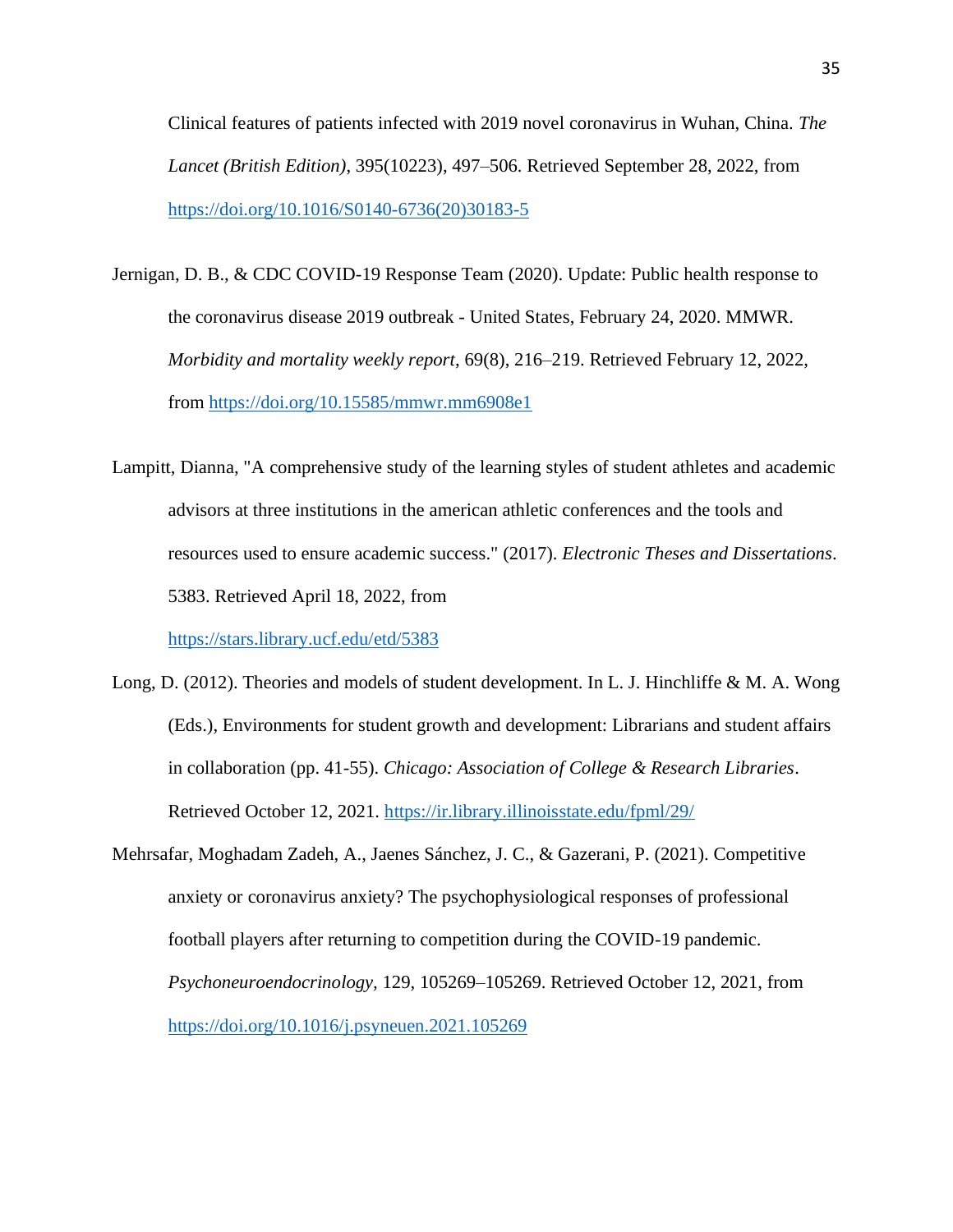- Maggio, L. A., Sewell, J. L., & Artino, A. R., Jr (2016). The literature review: A foundation for high-quality medical education research. *Journal of Graduate Medical Education*, 8(3), 297–303. Retrieved October 15, 2021, from<https://doi.org/10.4300/JGME-D-16-00175.1>
- National Foundation for Infectious Disease Control. (2021, October 28) Coronavirus. Retrieved from<https://www.nfid.org/infectious-diseases/coronaviruses/>
- Patel, A., Jernigan, D. B., & 2019-nCoV CDC Response Team (2020). Initial public health response and interim clinical guidance for the 2019 novel coronavirus outbreak - United States, December 31, 2019-February 4, 2020. MMWR. *Morbidity and Mortality Weekly Report*, 69(5), 140–146. Retrieved October 12, 2021

<https://doi.org/10.15585/mmwr.mm6905e1>

- Patel, A., Jernigan, D. B., Abdirizak, F., Abedi, G., Aggarwal, S., Albina, D., Allen, E., Andersen, L., Anderson, J., Anderson, M., Anderson, T., Anderson, K., Bardossy, A. C., Barry, V., Beer, K., Bell, M., Berger, S., Bertulfo, J., Biggs, H., … Yousef, A. (2020). Initial public health response and interim clinical guidance for the 2019 Novel Coronavirus Outbreak — United States, December 31, 2019–February 4, 2020. MMWR. *Morbidity and Mortality Weekly Report,* 69(5), 140–146. Retrieved November 15, 2021, from<https://doi.org/10.15585/mmwr.mm6905e1>
- Ross, Paula & Zaidi, Nikki. (2019). Limited by our limitations. *Perspectives on Medical Education*. 8. 10.1007/s40037-019-00530-x.
- Ridpath, D. B. (2010). Perceptions of ncaa division I athletes on motivations concerning the use of specialized academic support services in the era of the academic progress rate. *Journal of Issues in Intercollegiate Athletics* – ISSN ... Retrieved April 26, 2022, from [http://csri-](http://csri-jiia.org/old/documents/publications/research_articles/2010/JIIA_2010_3_14_253_271_Perceptions_of_NCAA_Division_I_Athletes.pdf)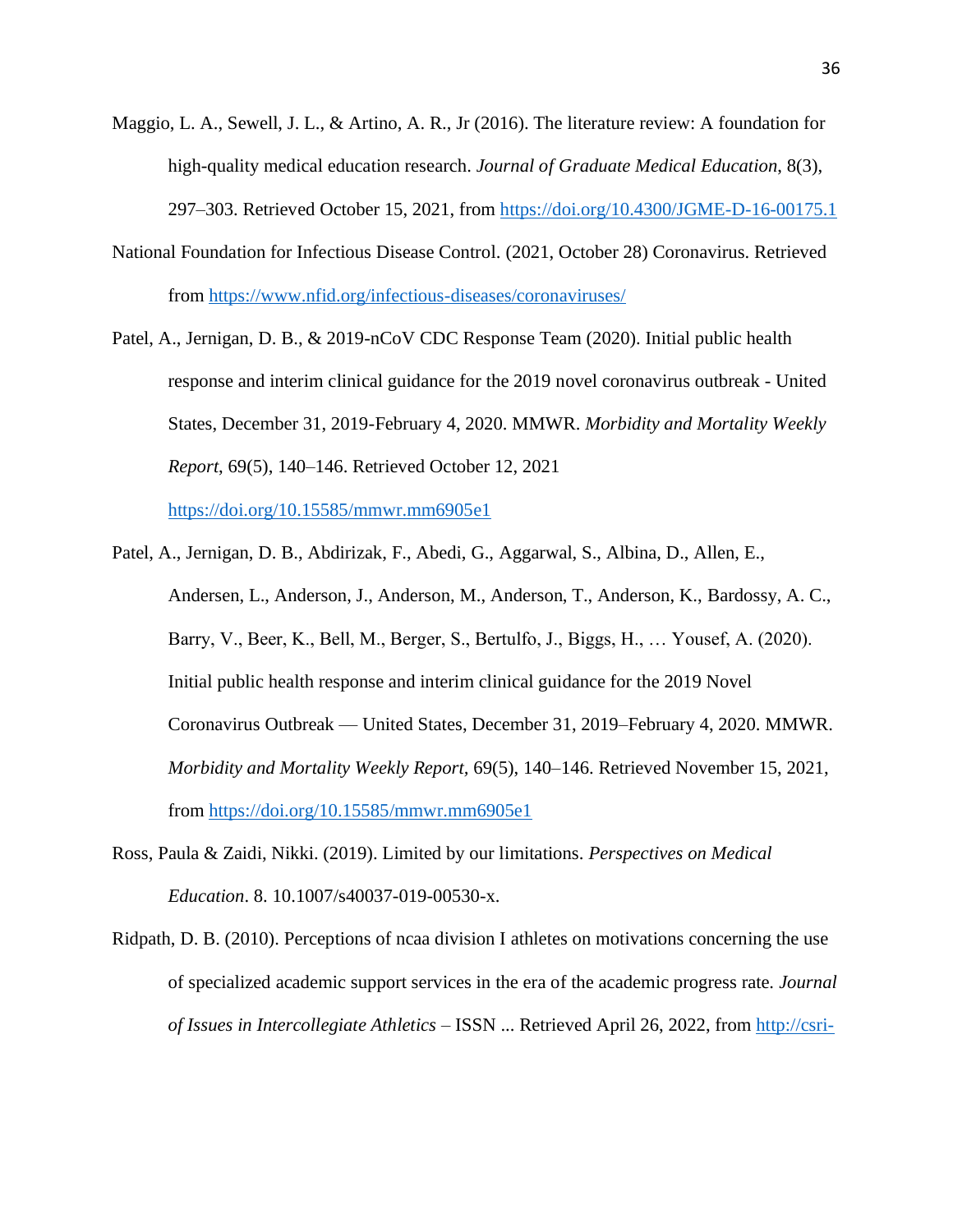[jiia.org/old/documents/publications/research\\_articles/2010/JIIA\\_2010\\_3\\_14\\_253\\_271\\_P](http://csri-jiia.org/old/documents/publications/research_articles/2010/JIIA_2010_3_14_253_271_Perceptions_of_NCAA_Division_I_Athletes.pdf) [erceptions\\_of\\_NCAA\\_Division\\_I\\_Athletes.pdf](http://csri-jiia.org/old/documents/publications/research_articles/2010/JIIA_2010_3_14_253_271_Perceptions_of_NCAA_Division_I_Athletes.pdf)

- Vaughn, Aaron, and Jimmy Smith. "Advising student-athletes: understanding job preparation, roles, and challenges of the athletic academic advisor." *The Sport Journal*, 11 May 2018, Retrieved April 18, 2022, from [https://thesportjournal.org/article/advising-student-athletes](https://thesportjournal.org/article/advising-student-athletes-understanding-job-preparation-roles-and-challenges-of-the-athletic-academic-advisor/)[understanding-job-preparation-roles-and-challenges-of-the-athletic-academic-advisor/.](https://thesportjournal.org/article/advising-student-athletes-understanding-job-preparation-roles-and-challenges-of-the-athletic-academic-advisor/)
	- Wang, X., & Cheng, Z. (2020). Cross-sectional studies: strengths, weaknesses, and recommendations. *Chest*, 158(1S), S65–S71. Retrieved February 4, 2022, from <https://doi.org/10.1016/j.chest.2020.03.012>

World Health Organization. (2021, November 10) Coronavirus Report. Retrieved from [https://www.who.int/health-topics/coronavirus#tab=tab\\_1](https://www.who.int/health-topics/coronavirus#tab=tab_1)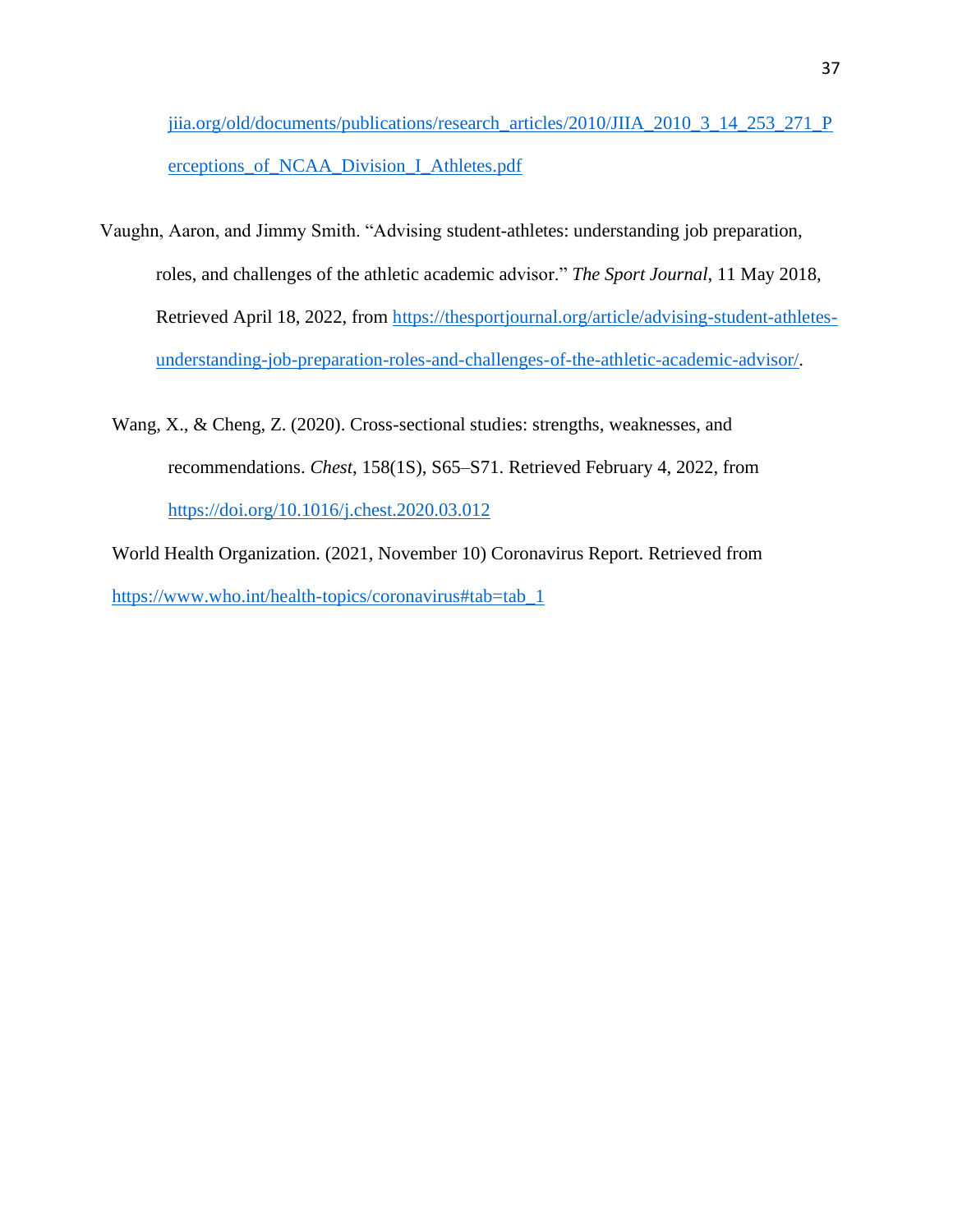#### **Appendix A**

<span id="page-39-0"></span>Collegiate Football Players Perception of the COVID-19 Virtual College Experience Survey Start of Block: LaLiberty's Survey

In order to better understand the perceptions collegiate football players had on the COVID-19 virtual college experience, I have chosen the topic as the central idea of my master's thesis at Winona State University. I have compiled and attached a survey for your completion to help better understand the perceptions collegiate football players have on the COVID-19 virtual college experience. The insight you share will be invaluable toward gaining knowledge on this topic and helping to further educate and advocate for collegiate football players and other student-athletes.

While participating in the survey is completely optional, your decision to participate will add value and a level of understanding to the COVID-19 virtual college experience that you have personally experienced and shed light on the challenges that may not be known to others. The 8 item survey should take approximately 15 minutes to complete. All survey results will be confidential. No names of individuals, institutions, or any other identifying information will be included in the results of the study.

There are no foreseeable risks or inconveniences anticipated with your participation in this study. All responses will be kept confidential with only the researcher having access to specific data. Information obtained in connection with this study will be reported in aggregated form. Please see the attached consent form for more details. It is the intention that the results of the study will be made available by request. Please email claliberty14@winona.edu for a copy of the results.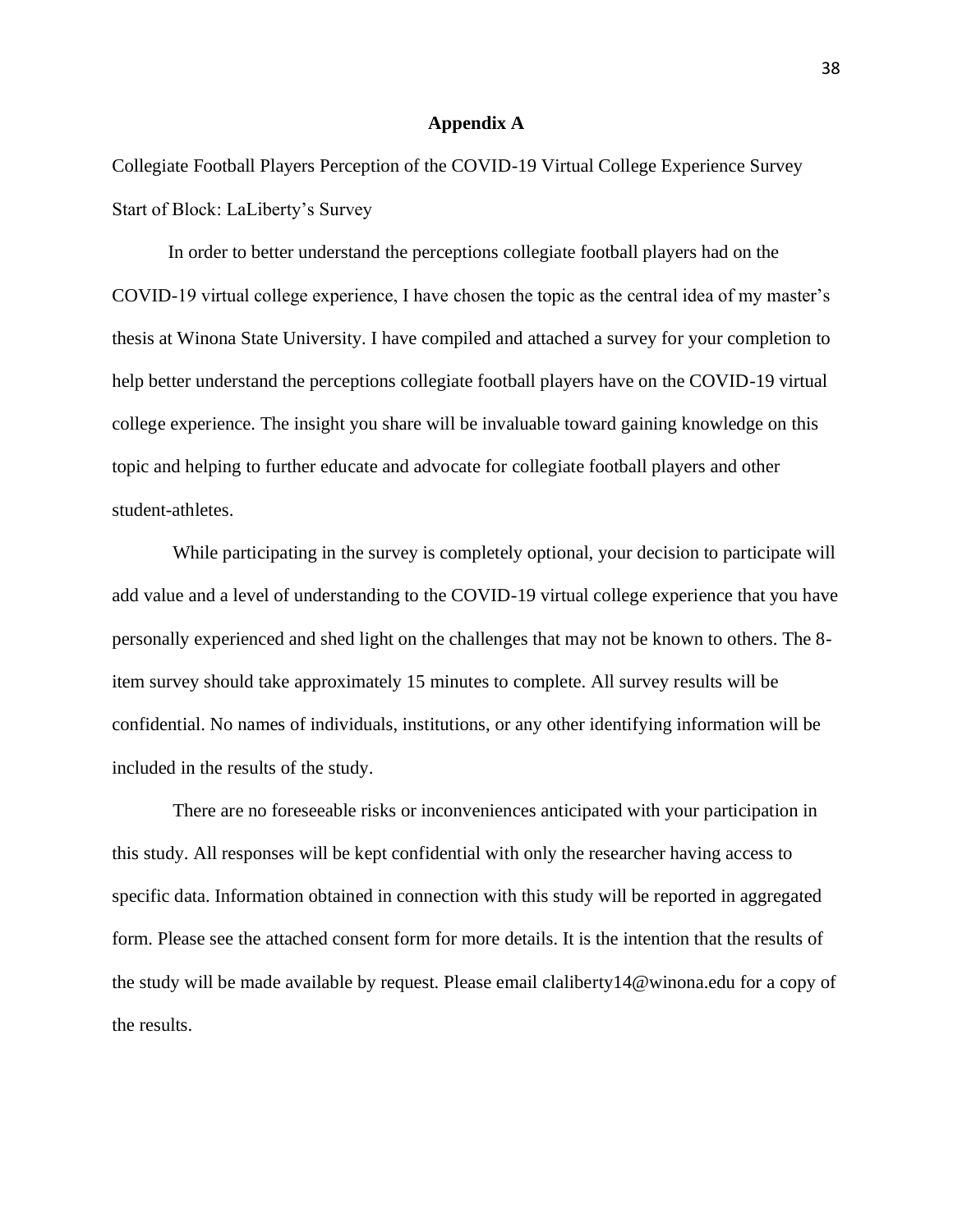Thank you in advance for your participation in this survey. By completing and returning the survey, you are granting consent to participate in this research.

Survey Link: [https://winona.az1.qualtrics.com/jfe/form/SV\\_2aUB5hhGoHbIGLI](https://winona.az1.qualtrics.com/jfe/form/SV_2aUB5hhGoHbIGLI)

## Contact Information:

If you have any questions regarding the study, please feel free to contact me at [claliberty14@winona.edu.](mailto:claliberty14@winona.edu) You can also contact my faculty advisor at [steven.baule@winona.edu](mailto:steven.baule@winona.edu)

<span id="page-40-0"></span>If you have any questions or concerns about your participation in the study, contact the Human Protections Administrator Brett Ayers at 507-457-5519 or [bayers@winona.edu.](mailto:bayers@winona.edu) This project has been reviewed by the Winona State University Institutional Board for the protection of human subjects.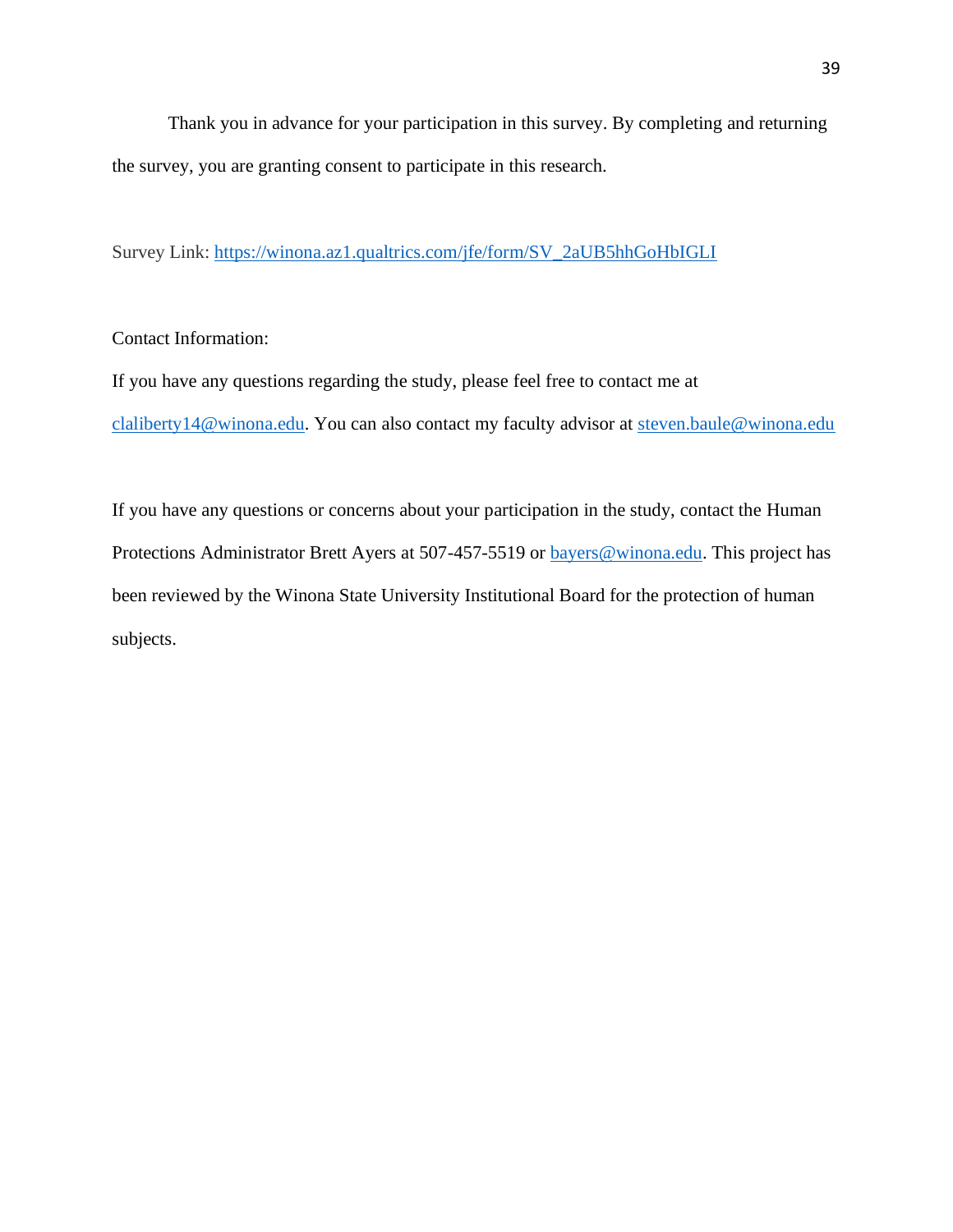## **Appendix B**

Q1 In order to better understand the perceptions collegiate football players had on the COVID-19 virtual college experience, I have chosen the topic as the central idea of my master's thesis at Winona State University. I have compiled and attached a survey for your completion to help better understand the perceptions collegiate football players have on the COVID-19 virtual college experience. The insight you share will be invaluable toward gaining knowledge on this topic and helping to further educate and advocate for collegiate football players and other student-athletes.

While participating in the survey is completely optional, your decision to participate will add value and a level of understanding to the COVID-19 virtual college experience that you have personally experienced and shed light on the challenges that may not be known to others. The 8-item survey should take approximately 15 minutes to complete. All survey results will be confidential. No names of individuals, institutions, or any other identifying information will be included in the results of the study.

There are no foreseeable risks or inconveniences anticipated with your participation in this study. All responses will be kept confidential with only the researcher having access to specific data. Information obtained in connection with this study will be reported in aggregated form. Please see the attached consent form for more details. It is the intention that the results of the study will be made available by request. Please email claliberty14@winona.edu for a copy of the results.

Thank you in advance for your participation in this survey. By completing and returning the survey, you are granting consent to participate in this research.

 $\bigcirc$  I consent (1)

 $\bigcirc$  I do not consent (2)

*Skip To: End of Survey If In order to better understand the perceptions collegiate football players had on the COVID-19 vir... = I do not consent*

Q1 Are you 18 or older?

 $\bigcirc$  Yes (1)

 $\bigcirc$  No (2)

*Skip To: End of Survey If Are you 18 or older? = No*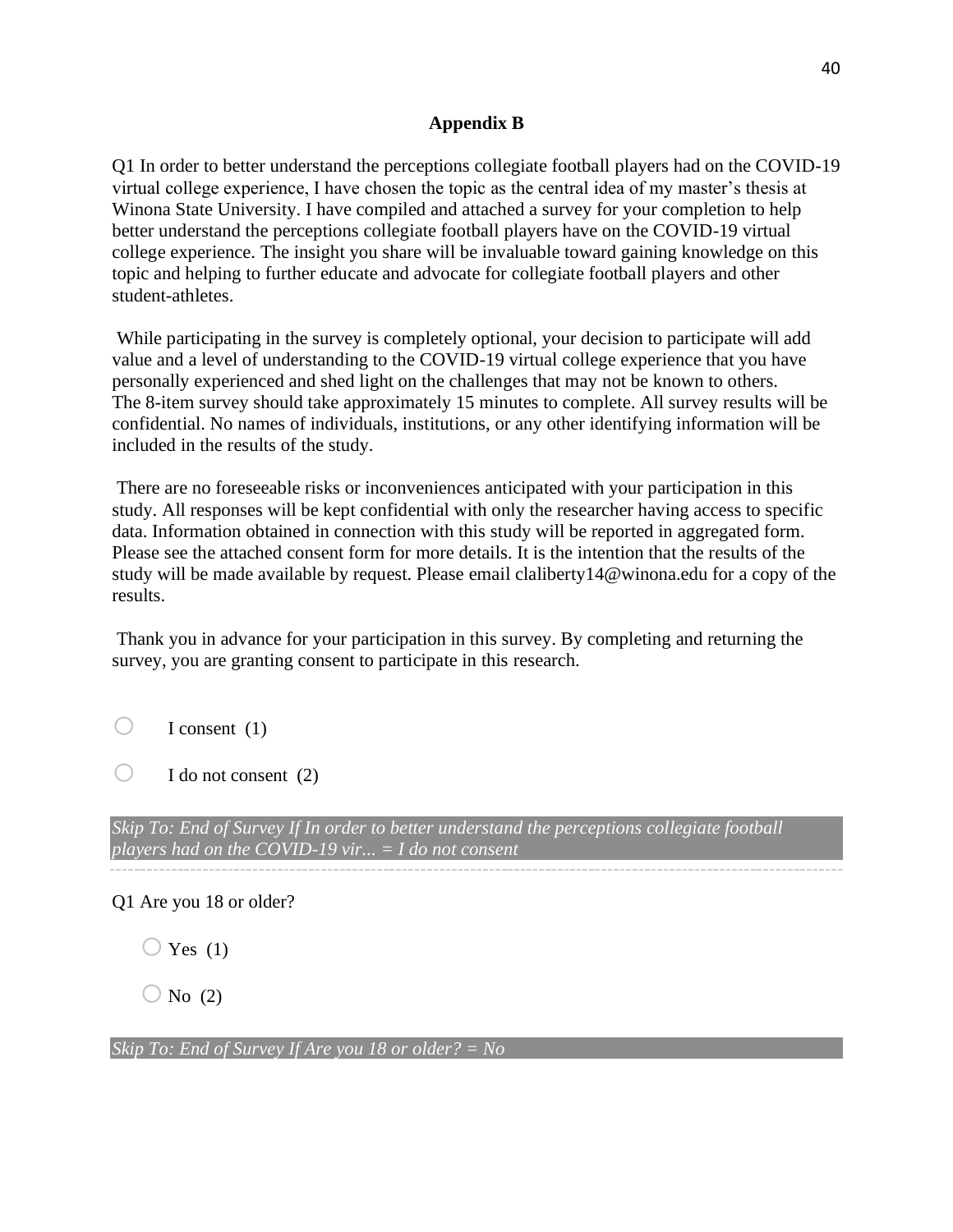Q2 What year are you academically?

 $\bigcirc$  Freshman (1)  $\bigcirc$  Sophomore (2)  $\bigcirc$  Junior (3)  $\bigcirc$  Senior (4)

 $\bigcirc$  Graduate Student (5)

Q3 What is your racial or ethnic identity?

| Asian or Pacific Islander (1)    |
|----------------------------------|
| Black or African American (2)    |
| Hispanic or Latino (3)           |
| Native American (4)              |
| White or Caucasian (5)           |
| Other $(6)$                      |
| Q4 Do you live on or off campus? |

| On campus $(1)$  |  |
|------------------|--|
| Off campus $(2)$ |  |